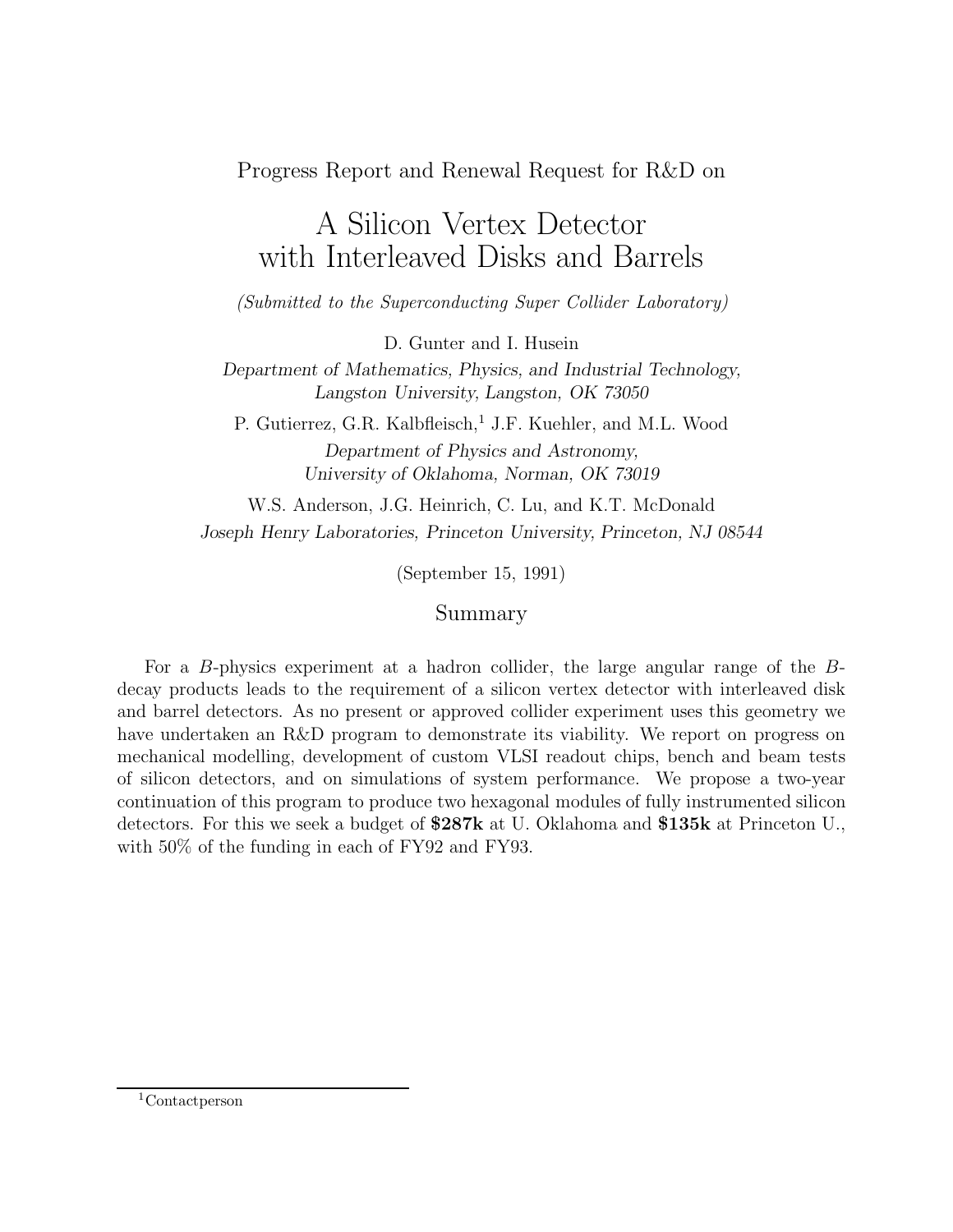# **Contents**

| $\mathbf{1}$     |     | Introduction                                                                         | $\mathbf{1}$   |
|------------------|-----|--------------------------------------------------------------------------------------|----------------|
|                  | 1.1 |                                                                                      | $\mathbf{1}$   |
| $\boldsymbol{2}$ |     | <b>Progress Report</b>                                                               | 3              |
|                  | 2.1 | Vertex-Detector Mechanical and Thermal Studies                                       | $\overline{7}$ |
|                  |     | 2.1.1                                                                                | $\overline{7}$ |
|                  |     | Mechanical and Thermal Study of the Gutter $(1989) \ldots \ldots \ldots$<br>2.1.2    | 9              |
|                  |     | Studies of Local Heating at the Amplifiers<br>2.1.3                                  | 9              |
|                  |     | 2.1.4                                                                                | 10             |
|                  |     | 2.1.5                                                                                | 11             |
|                  |     | 2.1.6                                                                                | 13             |
|                  | 2.2 |                                                                                      | 14             |
|                  |     | 2.2.1                                                                                | 14             |
|                  |     | 2.2.2<br>Summary of Progress                                                         | 16             |
|                  | 2.3 |                                                                                      | 19             |
|                  | 2.4 |                                                                                      | 22             |
|                  | 2.5 |                                                                                      | 25             |
| 3                |     | Proposed Continuation of the R&D Program                                             | 29             |
|                  | 3.1 | Design of the Type A, B, and C Detectors $\dots \dots \dots \dots \dots \dots \dots$ | 29             |
|                  | 3.2 |                                                                                      | 31             |
|                  | 3.3 |                                                                                      | 32             |
|                  | 3.4 | Readout                                                                              | 32             |
|                  | 3.5 |                                                                                      | 32             |
|                  | 3.6 |                                                                                      | 32             |
| 4                |     | <b>Budget Proposal for FY92</b>                                                      | 33             |
|                  | 4.1 |                                                                                      | 33             |
|                  | 4.2 |                                                                                      | 34             |
| $\bf{5}$         |     | Personnel                                                                            | 35             |
|                  | 5.1 |                                                                                      | 35             |
|                  | 5.2 |                                                                                      | 35             |
|                  | 5.3 |                                                                                      | 35             |
| 6                |     | References                                                                           | 36             |
|                  |     |                                                                                      |                |

# **List of Figures**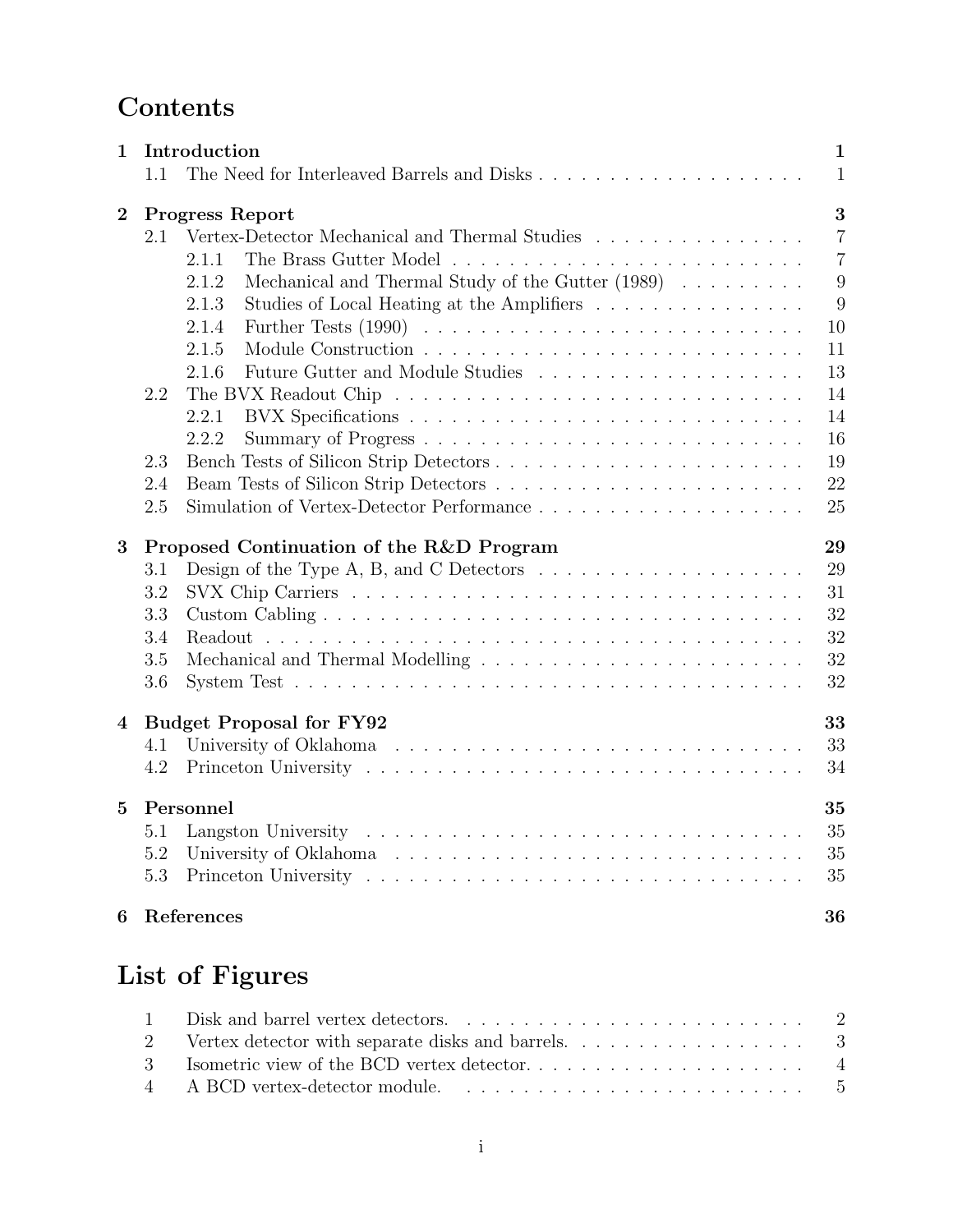| 5  | End view of BCD silicon vertex detector module. $\ldots \ldots \ldots \ldots \ldots$<br>6            |
|----|------------------------------------------------------------------------------------------------------|
| 6  | 8                                                                                                    |
| 7  | 8                                                                                                    |
| 8  | 9                                                                                                    |
| 9  | 11                                                                                                   |
| 10 | Apparatus for tests of glue joints. $\ldots \ldots \ldots \ldots \ldots \ldots \ldots$<br>12         |
| 11 | 13<br>Creep test of the Locktite 324 adhesive. $\ldots \ldots \ldots \ldots \ldots \ldots \ldots$    |
| 12 | 15                                                                                                   |
| 13 | 17                                                                                                   |
| 14 | 19                                                                                                   |
| 15 | 20<br>Noise pickup in simultaneous analog/digital operation. $\ldots \ldots \ldots \ldots$           |
| 16 | 21                                                                                                   |
| 17 | 22<br>Block diagram of the Si-strip readout electronics.                                             |
| 18 | 23<br>Charge correlation between the two sides of a Si detector. $\dots \dots \dots$                 |
| 19 | 24                                                                                                   |
| 20 | 24<br>Resolution vs. angle in a Si-strip detector. $\ldots \ldots \ldots \ldots \ldots \ldots$       |
| 21 | 26<br>Track and hit multiplicities in the vertex detector. $\ldots$ , , ,                            |
| 22 | 27<br>Confusion due to multiple hits in a silicon detector. $\ldots \ldots \ldots \ldots$            |
| 23 | 27                                                                                                   |
| 24 | 28                                                                                                   |
| 25 | 28                                                                                                   |
| 26 | 29<br>Hit-confusion probability vs. silicon strip length. $\ldots \ldots \ldots \ldots \ldots$       |
| 27 | 30<br>End and side views of an inner-hexagon module. $\dots \dots \dots \dots \dots$                 |
| 28 | Type A, B, and C silicon detectors. $\dots \dots \dots \dots \dots \dots \dots \dots \dots$<br>30    |
| 29 | Type D, and E silicon detectors. $\dots \dots \dots \dots \dots \dots \dots \dots \dots \dots$<br>31 |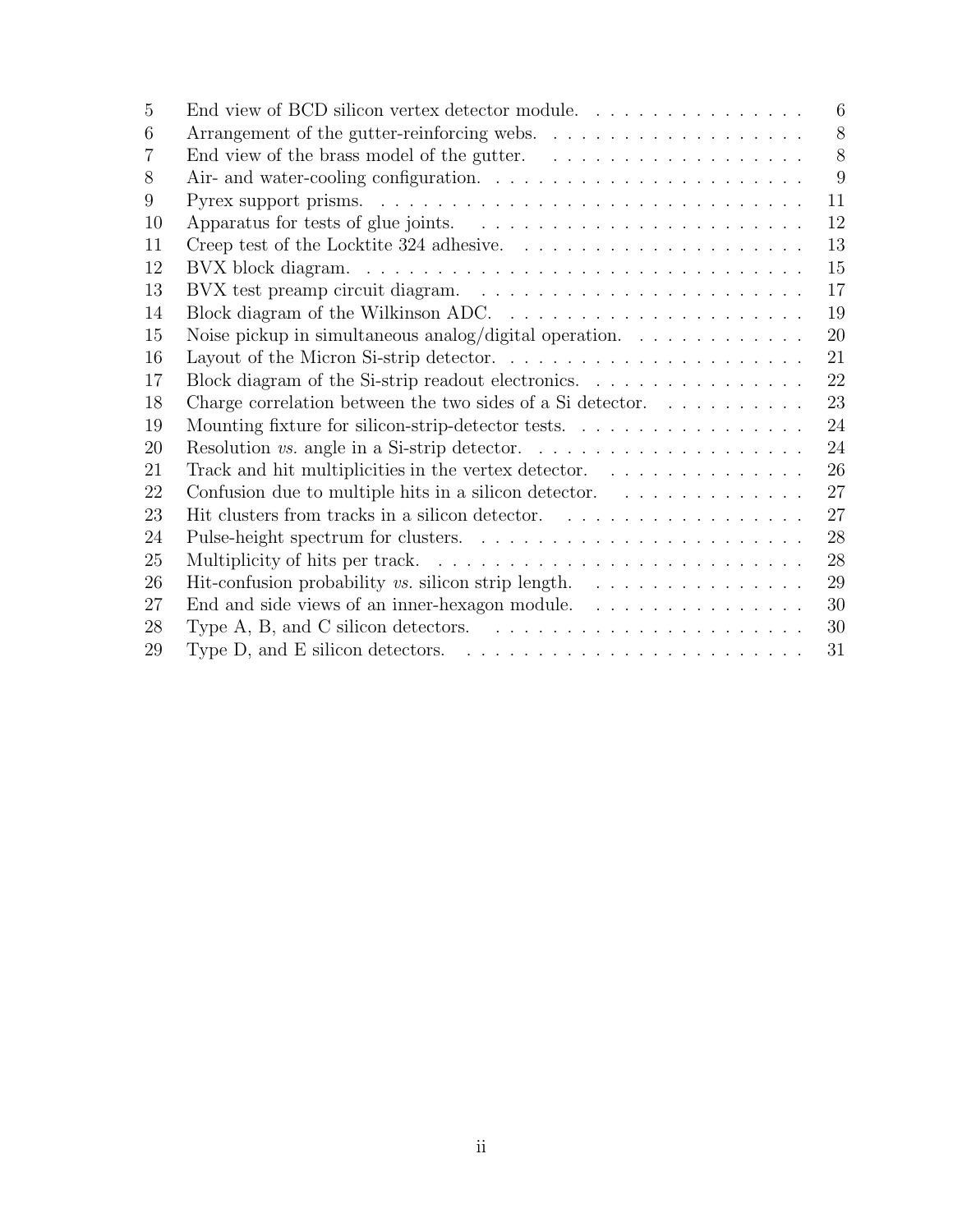## **1 Introduction**

A B-physics experiment at the SSC would be an excellent extension of the Higgs-sector program already underway via SDC and GEM. We have presented a preliminary vision of such an experiment in EOI0008 [1, 2].

The critical component of a B-physics detector is the silicon vertex detector. For an experiment at the SSC collider the vertex detector should cover a large rapidity range to maximize the acceptance of the low-transverse-momentum  $B$ 's. Present collider detectors (CDF, MarkII, ALEPH, DELPHI, OPAL) all have vertex detectors with a 'barrel' configuration matched to the central rapidity region. Fixed-target experiments all have planar detector configurations. The best option for a collider  $B$ -physics experiment is, we believe, a configuration of interleaved 'barrels' and planar 'disks' of silicon detectors. We expand on this view in Sec. 1.1 below.

No presently approved experiment anywhere plans to use such a configuration. Hence if the community is to be convinced of its viability, a demonstration must be made as a new R&D effort. The BCD collaboration has been engaged in first steps in such an R&D program since 1989 [3, 4, 5, 6, 7], but the results are not yet definitive. Here we propose a program to complete the demonstration of a prototype barrel and disk module in two years, so as to influence in a timely manner the possible inauguration of a B-physics program at the SSC.

### **1.1 The Need for Interleaved Barrels and Disks**

The silicon vertex detector must locate the secondary vertex of the B's ( $c\tau \approx 360 \ \mu m$ ) to isolate the B-decay products from the high-multiplicity primary event. The broad range of angles of the B-decay products leads to the need for a complicated configuration of the vertex detector. If we only desired to observe tracks at small angles to the beams we would use an array of 'disks' as sketched in Fig. 1a, while for large angles a 'barrel' array (Fig. 1b) would be ideal. However, we cannot build a large-solid-angle vertex detector out of separate disk and barrel modules for two reasons:

- 1. The finite length of the luminous region blurs the correlation between a silicon detector's position and its angle from the primary vertex, as shown in Fig. 2. Hence the barrel detectors must extend over a length roughly that of the luminous region.
- 2. The vertex resolution of both disk and barrel detectors is determined by the radius at which the first measurement is made, as discussed in the following paragraph. (This result contrasts with the use of the detectors for momentum measurement, where the total path length observed is the critical parameter.) Hence the disk detectors cannot be backed off to make room for the enlarged barrel detector without sacrificing vertex resolution.

We illustrate the claim in the preceding paragraph with a simplified calculation of vertex resolution. Suppose the vertex detector consists of only two disks, at  $z_1$  and  $z_2$ . From measurements of coordinates  $r_1$  and  $r_2$  we extrapolate a straight-line fit back to  $z = 0$  and use  $r(0)$  as the measure of fit to the primary vertex. Each of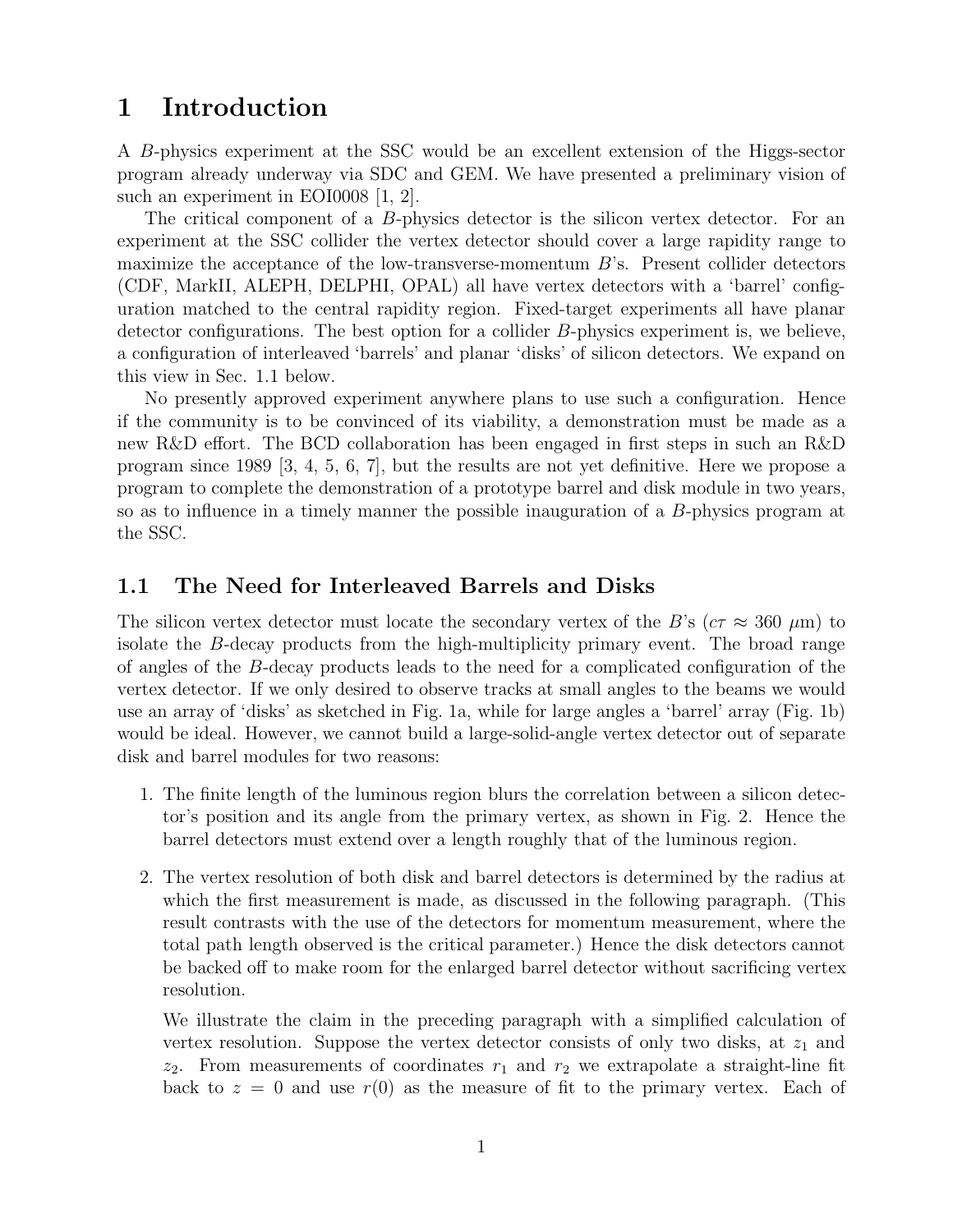Figure 1: **a)** A simple vertex detector consisting of two 'disk' detectors. The measurement of coordinate  $r_2$  in the second detector is subject to an uncertainty caused by multiple scattering in the first detector. Both detectors have the same intrinsic measurement uncertainty. The intercept at  $z = 0$  of the straight-line fit from the two data points is a measure of how well the track fits to the primary vertex. **b)** A vertex detector consisting of two 'barrel' detectors.

 $r_1$  and  $r_2$  are subject to a measurement uncertainty  $\sigma_{\text{meas}}$ , and  $r_2$  is subject to an additional uncertainty due to the multiple scattering caused by detector 1. Since  $r_2 = r_1 + (z_2 - z_1) \tan \theta$ , the effect of multiple scattering is

$$
\sigma_{\rm M.S.} = \frac{(z_2 - z_1)\sigma_{\theta}}{\cos^2 \theta} \approx \frac{(z_2 - z_1)0.015\sqrt{T}}{P[\text{GeV}/c] \cos^{5/2} \theta} \approx 10 [\mu \text{m}] \frac{(z_2 - z_1)[\text{cm}]}{P[\text{GeV}/c] \cos^{5/2} \theta},
$$

for a silicon wafer of thickness  $T = 300 \mu m$ . The intercept of the straight-line fit is

$$
r(0) = \frac{r_1 z_2 - r_2 z_1}{z_2 - z_1},
$$

so the uncertainty in this is

$$
\sigma_{r(0)} = \frac{\sqrt{z_2^2 \sigma_{r_1}^2 + z_1^2 \sigma_{r_2}^2}}{z_2 - z_1} = \frac{\sqrt{(z_2^2 + z_1^2) \sigma_{\text{meas}}^2 + z_1^2 \sigma_{\text{M.S.}}^2}}{z_2 - z_1}
$$

.

Now  $z_1 = r_1/\tan\theta$ , and typically  $z_2 = 2z_1$ , so we have

$$
\sigma_{r(0)} \approx \sqrt{5\sigma_{\text{meas}}^2 + \left(\frac{10[\mu\text{m}]\text{r}_1[\text{cm}]}{P_t[\text{GeV}/c]\cos^{3/2}\theta}\right)^2}.
$$

We expect  $\sigma_{\text{meas}}$  to be about 5-10  $\mu$ m, so for  $P_t$  of order 1 GeV/c we would like  $r_1$  only 1 cm or so. Then we could achieve  $\sigma_{r(0)} \approx 20{\text -}30 \ \mu \text{m} \approx c \tau_B/15$ .

A very similar argument can be made for vertexing in a barrel detector, in which detector elements at radii  $r_1$  and  $r_2$  measure coordinates  $z_1$  and  $z_2$ . The uncertainty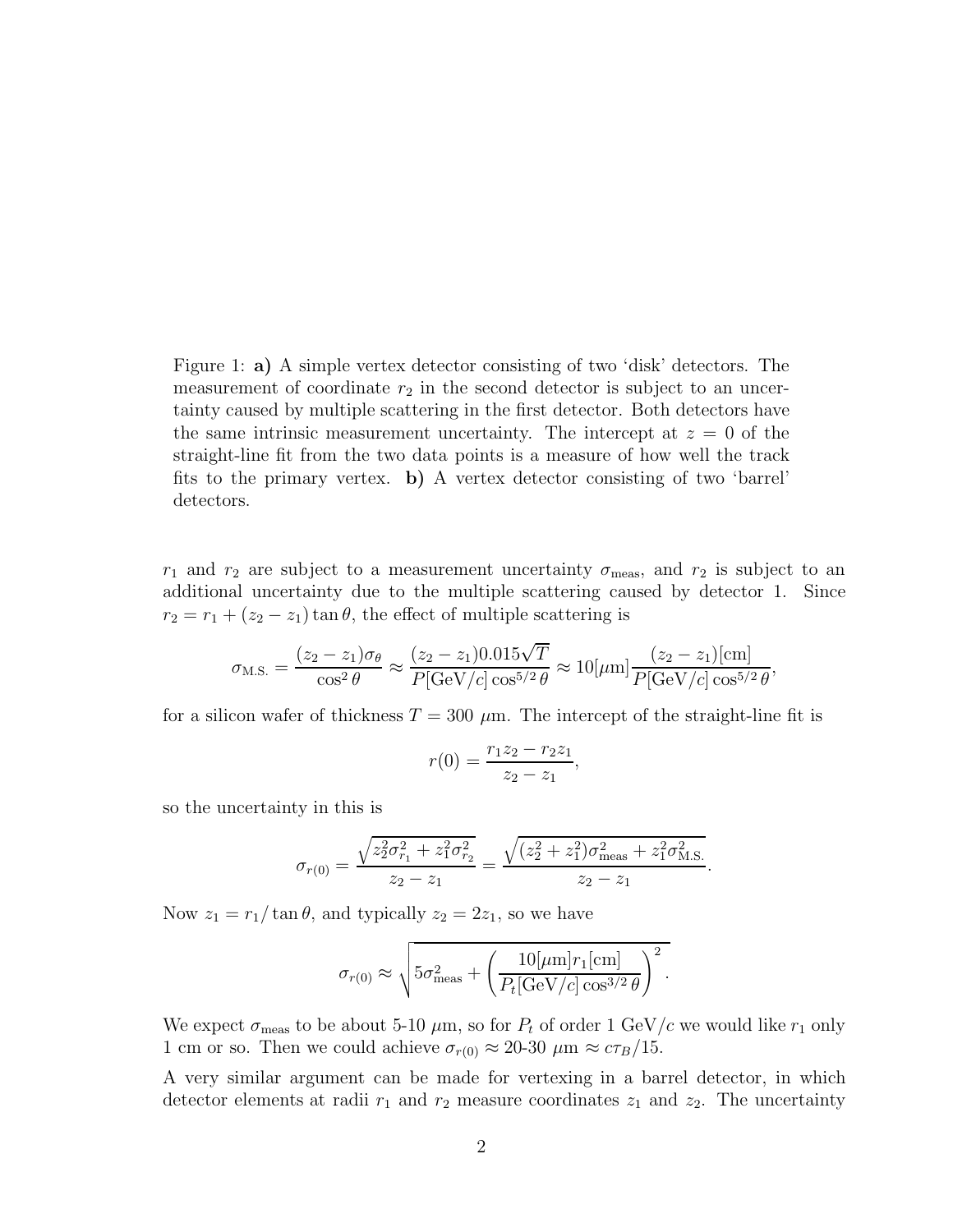Figure 2: A vertex detector with separate disk and barrel silicon does not give optimal angular coverage if the luminous region has a finite extent.

in the extrapolated value  $z(0)$  has the same form as that just found for  $\sigma_{r(0)}$  but with the  $\cos^{3/2}\theta$  changed to  $\sin^{3/2}\theta$ . Hence both disk and barrel detectors must begin at very small radii.

We conclude that it is vital to build a vertex detector with interpenetrating regions of disks and barrels if both large- and small-angle tracks are to be analyzed.

## **2 Progress Report**

Besides the authors of the present document, our R&D program involves collaborators from Fermilab, IIT, and ORNL. In this Section we review all facets of our silicon detector R&D. The specific proposal for new work to be supported by the SSC Subsystem R&D Program is given in Sec. 3.

The silicon vertex detector for a hadron collider is, by necessity, ambitious and complex. The basic design criteria have already been discussed in the introduction. Considerations of full acceptance (roughly  $\pm 4$  units of pseudorapidity), low mass, and the finite size of the interaction region lead to a device 3-4 m long, 10-20 cm in radius, and containing 1-2 square meters of double-sided AC-coupled silicon detectors. A spatial accuracy of 5-7  $\mu$ m for angles of incidence up to  $60°$  on the detector requires detectors of strip pitch 25-50  $\mu$ m and digitization of the signals, which can only be accomplished in a cost-effective manner with on-detector VLSI chips with ambitious specifications. This detector will have in excess of 1 million channels distributed over ∼ 1000 wafers.

There have been several iterations of the vertex detector concept, starting with a design which placed the silicon detectors inside of the vacuum pipe, which was largely the work of P.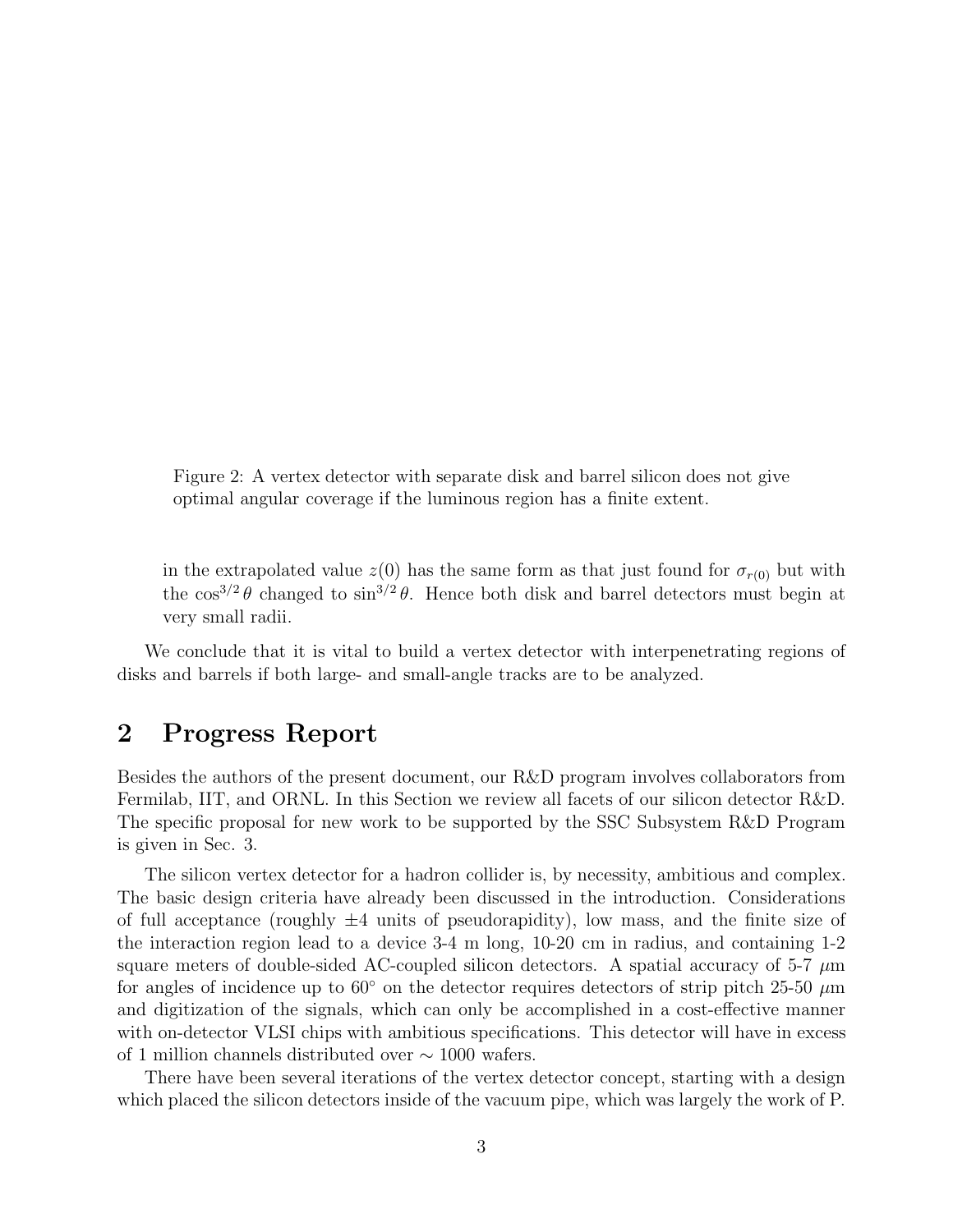Karchin [8]. This arrangement was superceded by the proposal of Kalbfleisch and McDonald [9] and further refined by Karchin, Kalbfleisch, and McDonald into the present model of discs and barrels located outside the vacuum pipe.

The structure of the current vertex detector conceptual design is shown in Fig. 3 and consists of self-supporting silicon modules housed in one rigid external beryllium tube. All modules have the same mechanical structure. In the central region both the barrel and disk areas are active: in the forward region only the disk sections are instrumented. This design contains no ladders for support of the silicon detectors or readout chips. It relies on the structural integrity of the silicon wafers for internal alignment and uses the tube to align individual modules with respect to each other. The placement of the preamplifier chips directly on the silicon detector and the strip directions are indicated in Figs. 4 and 5. The stripe orientation was chosen for ease of preamplifier placement.

Figure 3: The BCD vertex detector with a cutout of the 'gutter' to show the self-supporting silicon modules inside.

The BCD vertex detector design contains three features not present in other existing or proposed collider vertex detectors.

- 1. The device is very long, roughly 3 meters along the beam axis. This length is necessary to provide vertex coverage over  $\pm \eta = 4$ .
- 2. The central rapidity region is a complex self-supporting structure composed of silicon barrels and disks extending over roughly  $\pm 2\sigma_z$ , where  $\sigma_z$  is the r.m.s. length of the luminous interaction region. This design permits vertex capability for tracks of all angles. A shorter interaction region would reduce the length of the detector and would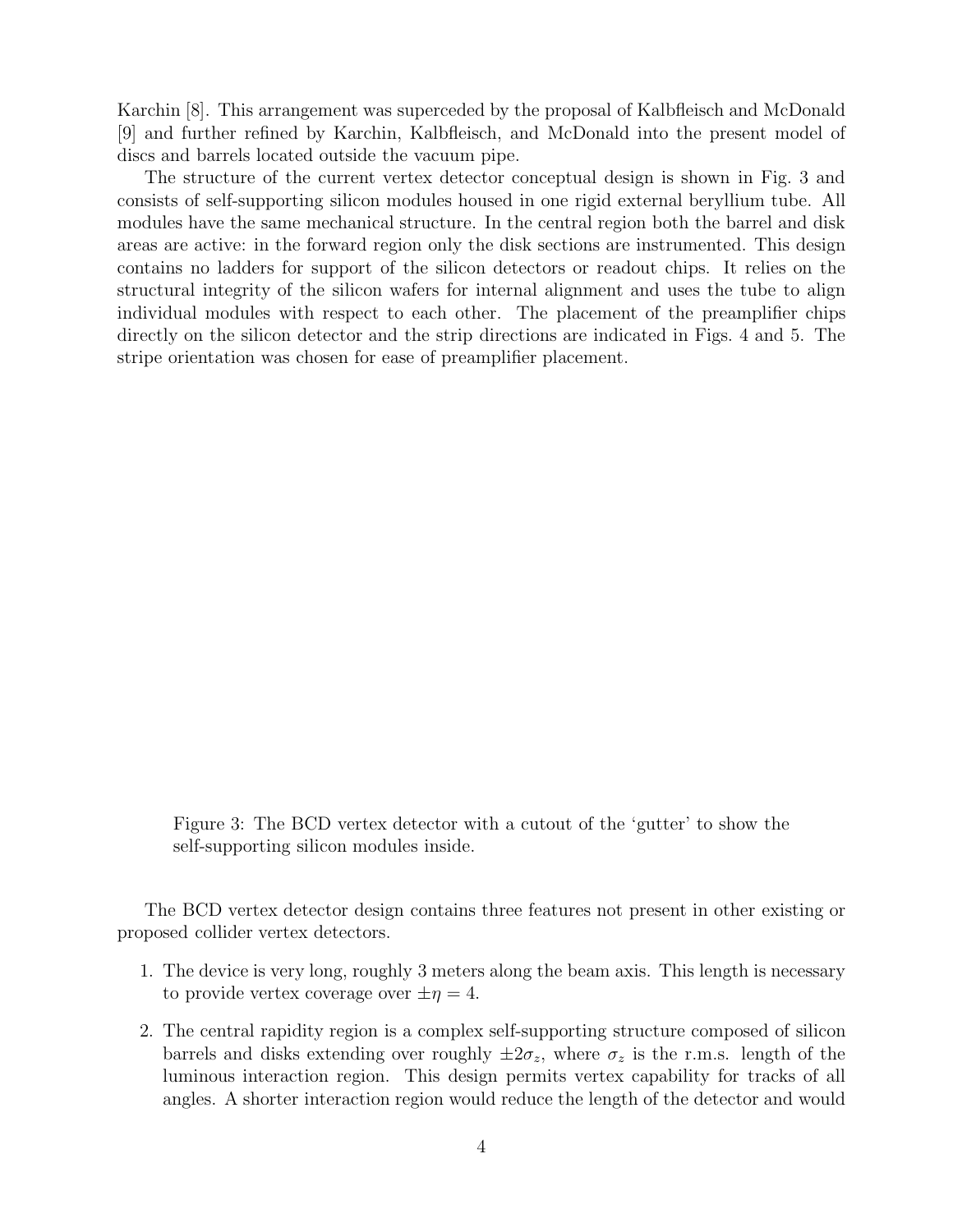Figure 4: A representation of a single module of the Central portion of the vertex detector shown in Fig. 3. Disk and barrel silicon detectors are glued together into a hexagonal structure. The disks are mounted in a helicoidal pattern to allow a net longitudinal air flow through the detector for cooling. The stripes on the disk detectors are aligned along  $u$  and  $v$  axes which permits the readout chips to be placed at the outer edges only. The inner radius of the silicon is 1.5 cm, and the outer is 10 cm. Each module is 4.8 cm long.

therefore simplify the design. One consequence of the long design is that an equally long support structure is needed. This structure must bear the load of all the modules and yet be composed of a thin, low-Z material to minimize multiple-scattering effects. The proposed structure is a beryllium cylindrical tube, 10-20 cm in radius and is called a **gutter**.

3. The vertex detector will contain more than 1 million readout channels, each dissipating at least 1 mWatt of power into the structure. The detailed design of the gutter is primarily concerned with heat removal using axial air flow while maintaining structural rigidity.

The scope of this detector is well beyond that of devices presently being built by CDF and groups at CERN which contain  $\sim 10^4$  channels. The CCD detector of SLD has large numbers of channels, but its readout is much too slow to be relevant for the hadron-collider environment.

As soon as the conceptual design allowed we started four projects to clarify the technical problems: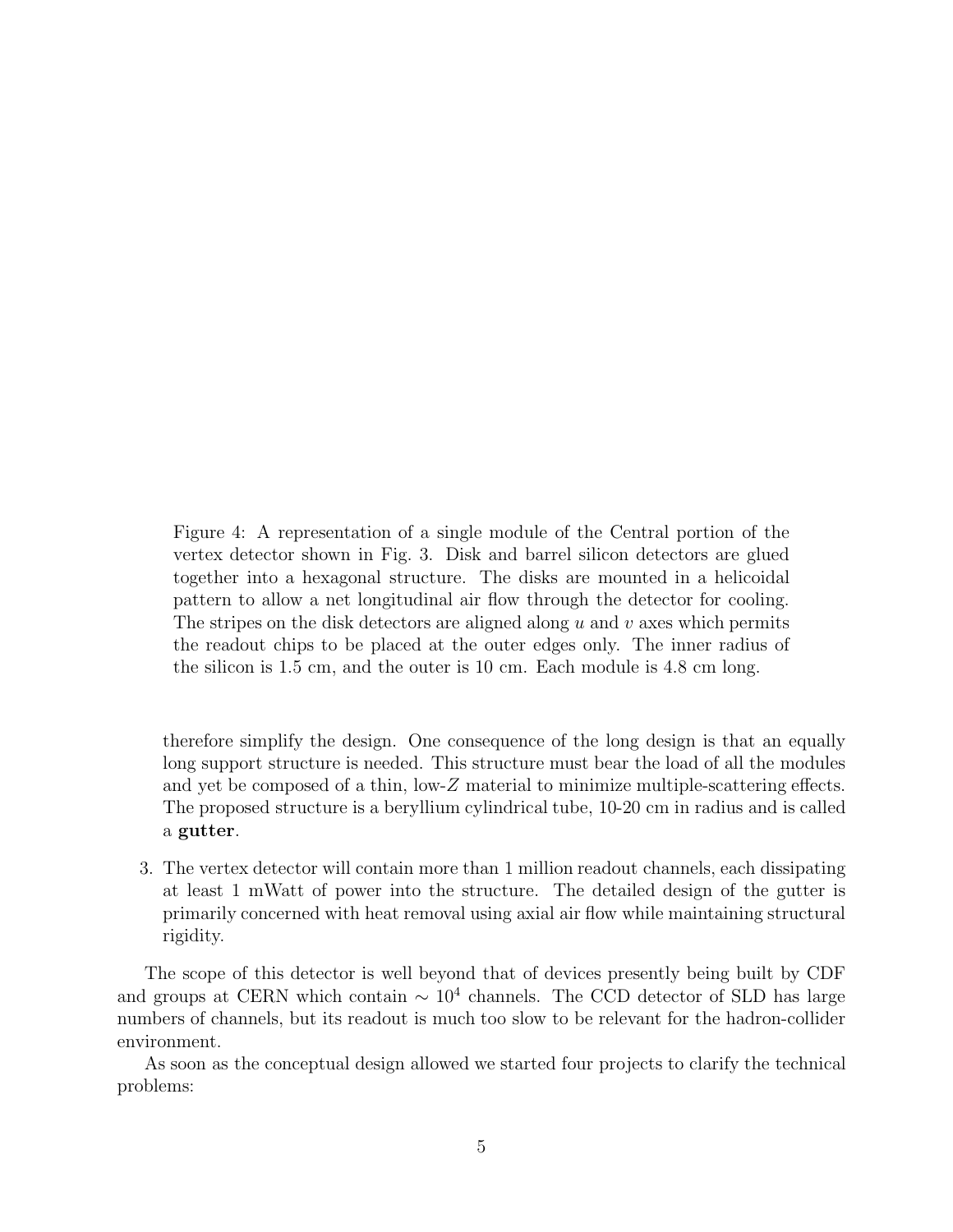Figure 5: An end view of a BCD silicon vertex detector module. The preamplifier locations and strip orientation are indicated. The dashed lines refer to the ohmic side of the wafer and the solid lines refer to the diode side.

1. Mechanical construction: stability, alignment, heat dissipation, and cables.

We consider the mechanical design the most challenging and difficult part of the vertexdetector R&D. Work on this critical topic has been undertaken at Fermilab by H. Jöstlein, C. Lindenmeyer, and coworkers.

2. The silicon detectors themselves: AC coupling, double sided readout.

To help prepare for the effective use of new silicon detectors and readout chips, a program of evaluation of existing silicon strip detectors and chips has been carried out in the M-Test beam, headed by P. Karchin of Yale and P. Skubic of U. Oklahoma.

3. Electronics: specification of requirements, design and construction of a new chip  $(BVX)$ .

To reduce the mechanical complexities, the electronic readout design **must minimize both power dissipated and size and weight of the vertex-detector cable plant.** A VLSI design with substantial on-board digital processing can reduce the number of cables needed to read out the vertex detector.

The 2.5-MHz crossing frequency of the Tevatron upgrade renders more difficult the task of designing low-noise preamplifiers with low power consumption. Further, there is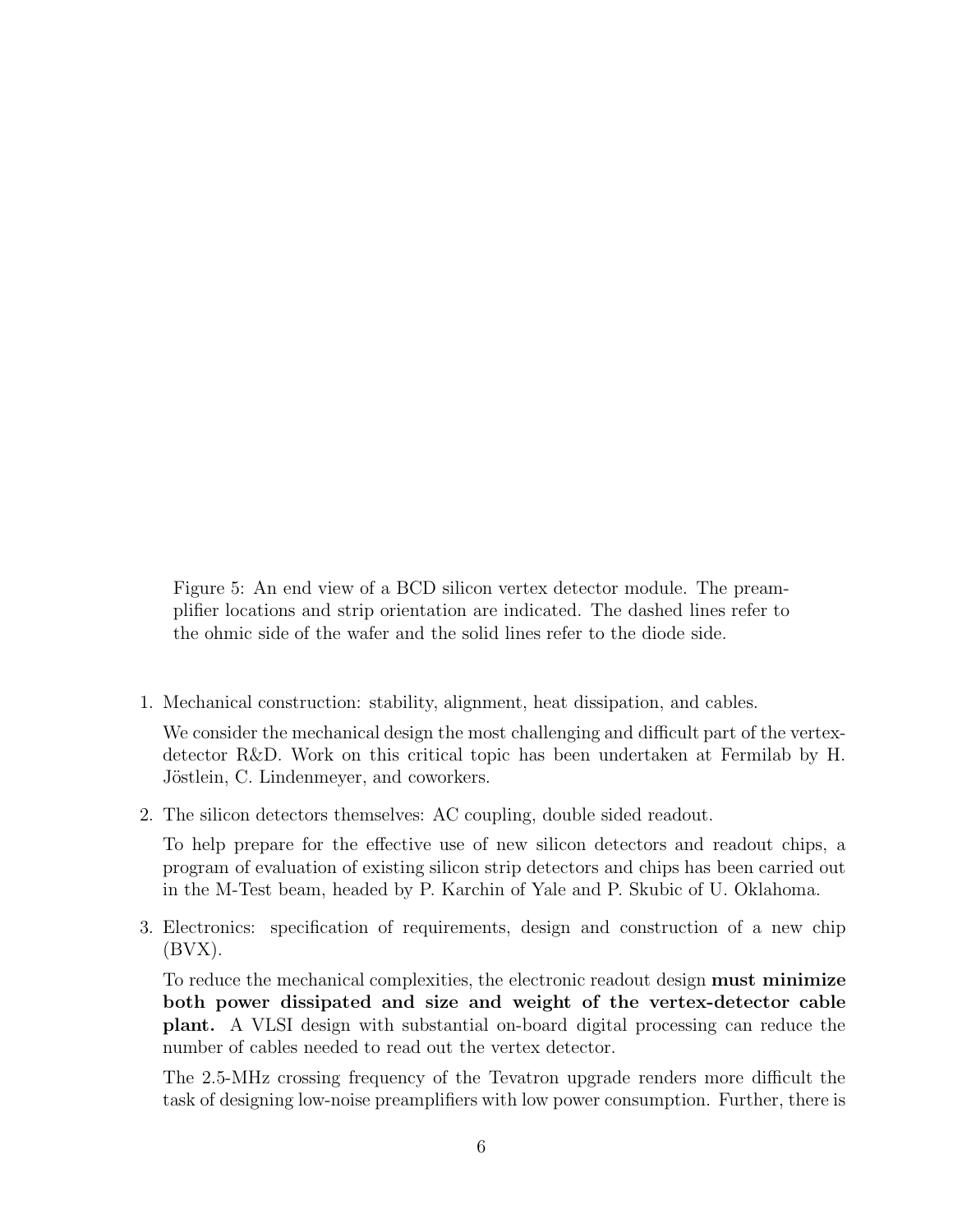insufficient time between bunch crossing to have separate time frames for the operation of the analog and the digital circuitry. No existing readout chip combines these two functions with simultaneous operation.

We have embarked on an R&D program led by R. Yarema [10] of Fermilab to produce a new generation of readout chip, called the BVX chip. This chip could also be used in the readout of RICH counters, TRD's, or other devices not requiring a nsec timing capability, and will be the basis of a detector-wide integrated approach to the front-end electronics.

4. Detailed Monte Carlo simulation of the benchmark design.

Simulations of the vertex detector system performance were begun by P. Karchin of Yale, L. Roberts of Fermilab (now SSCL), continued by K. McDonald of Princeton, and greatly extended by P. Lebrun of Fermilab.

#### **2.1 Vertex-Detector Mechanical and Thermal Studies**

The crucial requirement of the vertex-detector design is to **maintain the alignment to several microns over long times** within a module, once equilibrium temperature is reached. It was decided very early in the design stage that a mechanical/thermal model should be constructed. We describe the work over the last two years, led by H. Jöstlein of Fermilab. The majority of the work was done during the last two summers by two high-School science teachers, and by undergraduate students.

During the first year a full-scale brass model of the gutter was constructed, and alignment and cooling tests were performed. The following year we made improvements by adding dummy modules inside of the gutter to impede air flow. Sections 2.1.1-2.1.4 summarize this set of results. In parallel with the gutter tests, C. Lindenmeyer and H. Cease have been investigating the design and construction of the silicon modules, as discussed in Sec. 2.1.5. Section 2.1.6 outlines plans for future work at Fermilab (not to be funded by the SSC).

#### **2.1.1 The Brass Gutter Model**

The two halves of the support tube, called *gutters* because of the resemblance to rain troughs or gutters, were constructed of 10-mil-thick brass, since brass has approximately the same mechanical characteristics as beryllium. (The elastic modulus of brass is  $16 \times 10^6$  lbs/in<sup>2</sup> while that of beryllium is higher,  $42\times10^6$  lbs/in<sup>2</sup>. The thermal expansion coefficients are  $20.5\times10^{-6}$  /°C and  $11.3\times10^{-6}$  /°C for brass and beryllium, respectively.) Webbings, also made of 10-mil brass, are soldered to the inside to add stiffness to the overall structure and to support the modules. Water channels are soldered to the outside of the gutter for cooling studies. The arrangement of the reinforcing webs is shown in Fig. 6.

The end view and support stand of the two halves of the gutter is shown in Fig. 7.

Eight heating strips were placed inside the gutter to simulate the 1-kW heat load from 1 million 1-mW preamplifiers. Cooling was accomplished with fans, blowing air in from the end of the gutter, and with water flowing in the brass channels on the surface of the gutter. The air- and water-cooling configuration is shown in Fig. 8.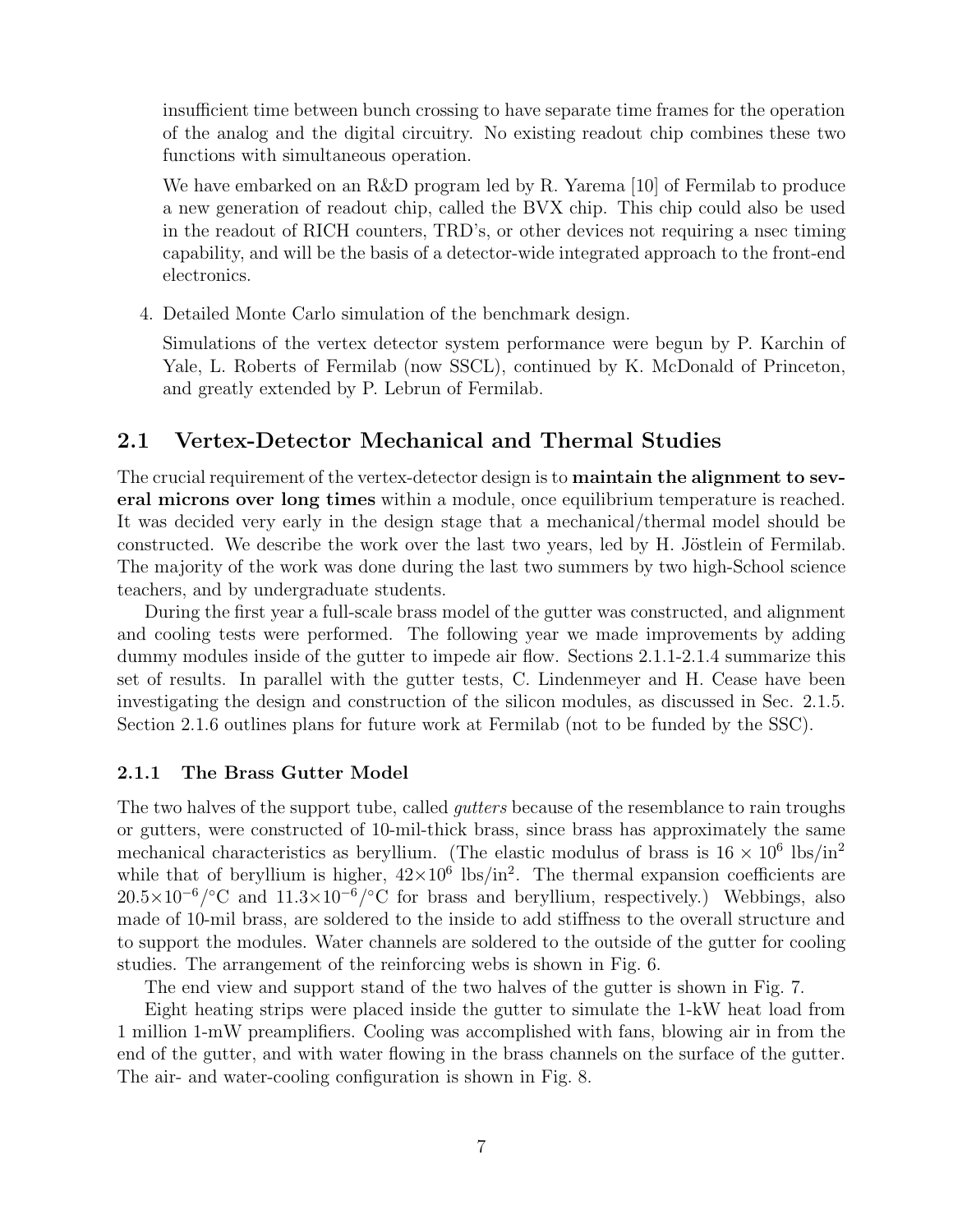Figure 6: The reinforcing-web arrangement shows the approximate spacing along the gutter and the holes that allow axial gas flow.

Figure 7: End view of the brass model of the gutter.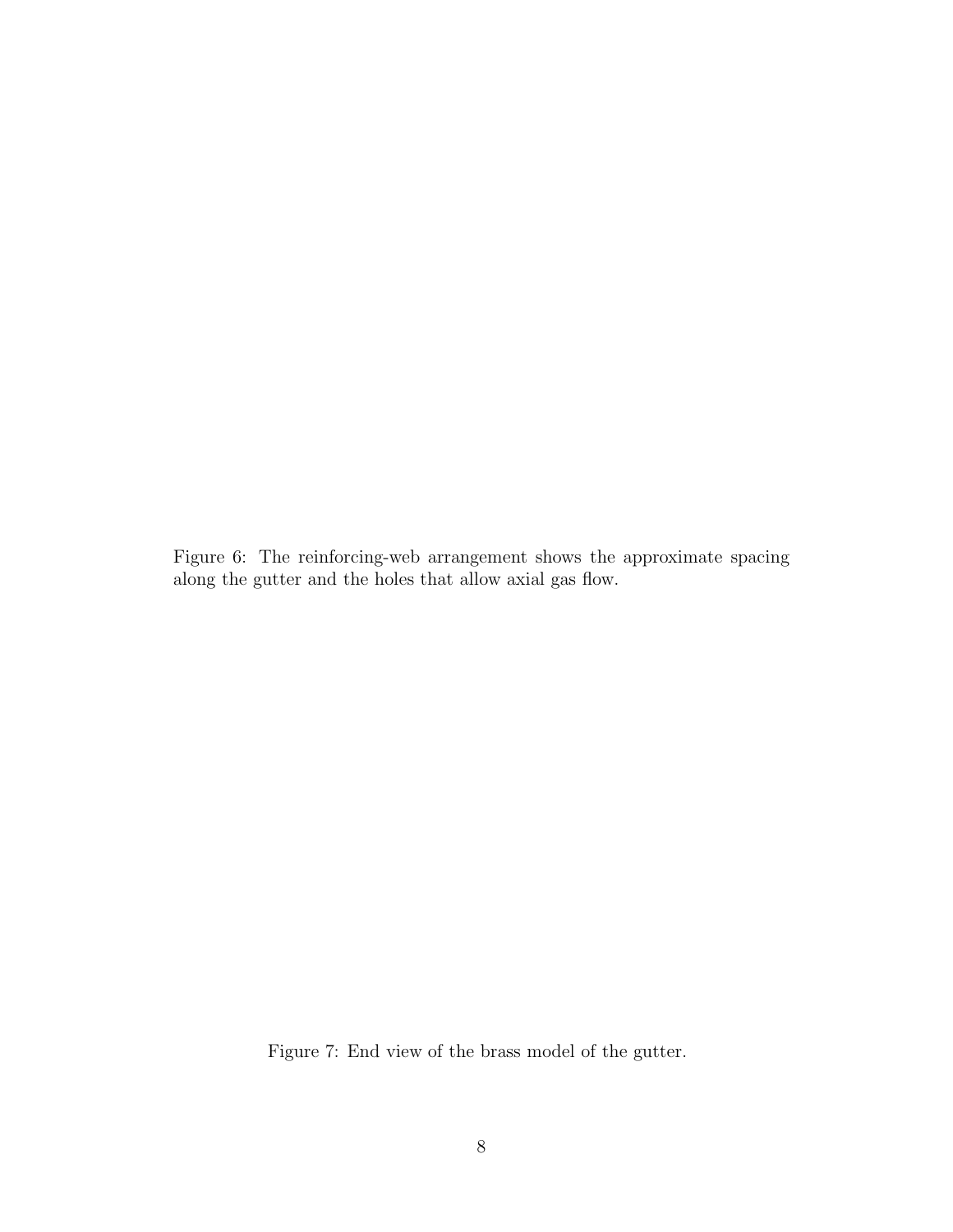Figure 8: Air- and water-cooling configuration.

#### **2.1.2 Mechanical and Thermal Study of the Gutter (1989)**

The goal of the initial studies was to establish the stiffness and thermal stability of the twogutter assembly, and the heat-removal capability of the cooling system [11]. Considerable effort was devoted to understanding the sources of experimental error in the measurements.

The gutter assembly was in the shape of a hexagonal prism, 120 inches long, and 9 inches in 'diameter.' The stiffness of the brass gutter assembly was such that is required an 800-gm weight applied at its midpoint to deflect the structure by 1 mil. The eventual Be gutter will have a modulus of elasticity, and hence stiffness, 2.5 times that of brass.

To study the thermal stability of the gutter it was cooled below ambient temperature by as much as 8◦F and its position measured relative to a base at room temperature. Once the gutter was properly supported so that it was free to expand and contract, its motion was strictly consistent with the thermal-expansion coefficient of brass: 1 mil/ $\degree$ F over the 9inch transverse width of the gutter. Recall that the thermal-expansion coefficient of brass is twice that of beryllium (and eight times that of silicon). Hence if we desire  $5-\mu m$  mechanical stability, the beryllium-gutter temperature must be maintained constant to within 0.4◦F.

In the third study, 1000 Watts of power were applied to the gutter via the heating strips. The consequent thermal expansion of the gutter was held to 1-2 mils by the combined cooling of 120 g/s air flow and 50 g/s water flow. Further studies showed that most of the cooling effect was due to the air flow and not the water; the heat transfer to the water needs to be improved. In this test no detector modules were mounted inside the gutter, and hence the impedance to the air flow was much less than will be the case in the full detector assembly.

#### **2.1.3 Studies of Local Heating at the Amplifiers**

The global heating studies of the gutter, described above, were followed by studies of the local heating of amplifiers on silicon detector modules [12]. Here the question was how hot would the amplifiers get under a nominal heat load, when cooled by an air flow. To answer this a model of a silicon detector module (Fig. 4) was constructed with resistors to simulate the local heat loads of the VLSI readout chips. Three such models were placed in the gutter and cooled with an air flow. During this study information was also obtained as to the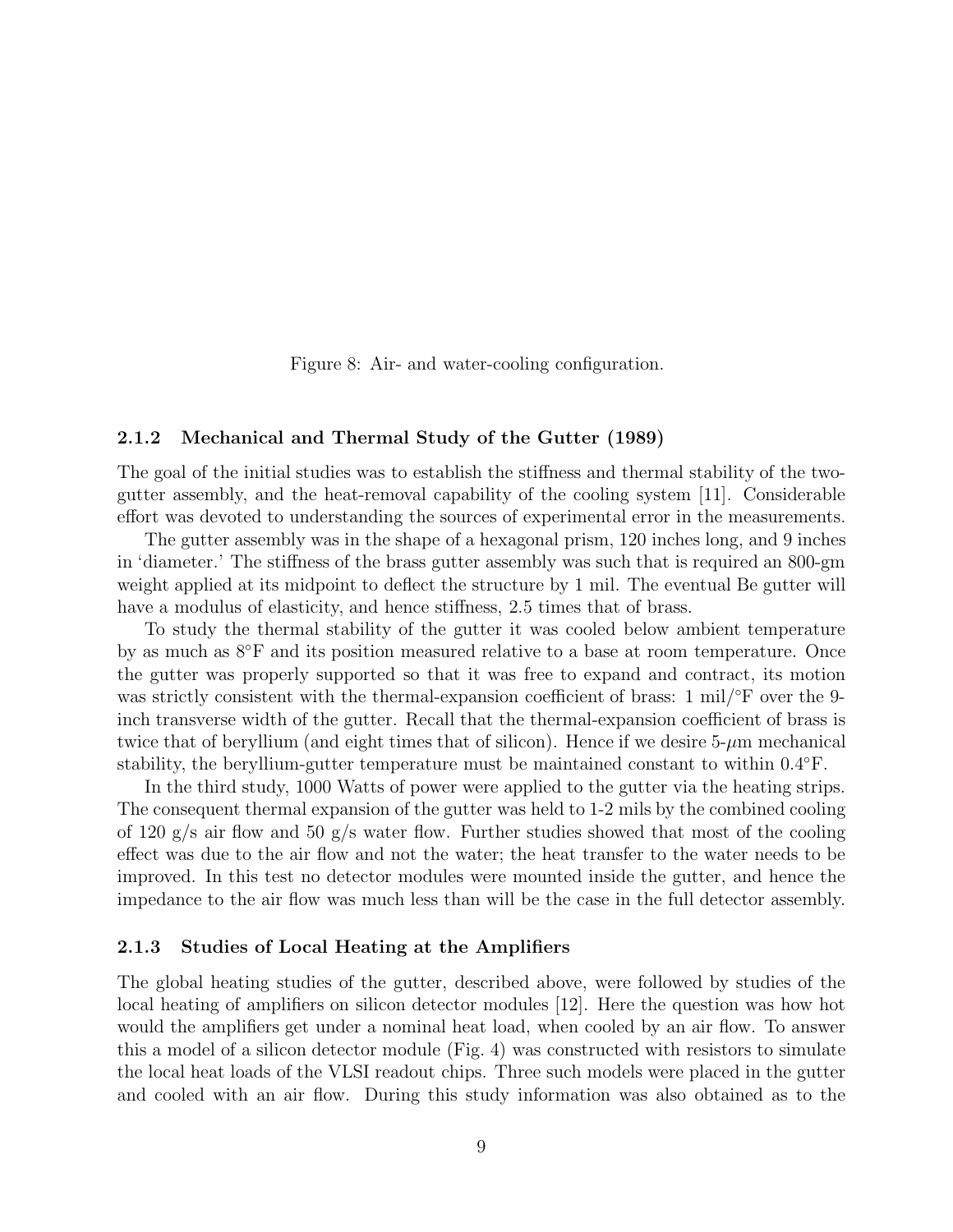resistance of the detector modules to the air flow.

A complete module is expected to dissipate 150 Watts if each silicon strip channel consumes 1 mW. In the test, only  $1/3$  of one module was powered, to total load of 50 Watts. The air flow rate with the same fan as before, was now only 76  $g/s$ , due to the air resistance of the three modules placed in the gutter. Temperature sensors were mounted on several of the powered resistors, and temperature rises of about  $10°$ F were observed.

These results are encouraging in that if a nominal air flow of about 100  $g/s$  can be delivered into the detector, the temperature rise at the amplifiers will be acceptably small –  $10^{\circ}$ F.

The air resistance per module was observed to be such that the pressure drop was 0.6 inches of water across the module. Hence a full detector of some 20 modules would require a pressure head of 12 inches of water  $= 0.03$  atmospheres.

#### **2.1.4 Further Tests (1990)**

Additional tests were performed during 1990 [13]. They were studies of the thermal expansion of the gutter with 2000-Watts power dissipation, of the effects of mechanical impulses on the gutter, of vibration of the gutter with and without detector modules installed, and airflow measurements with the detector modules in the gutter. Limits to the instrumentation were uncovered, in particular the large temperature sensitivity of the proximity sensors. Preliminary conclusions are:

- The proximity-sensor-readout electronics are sensitive to temperature. In some cases we found 30% of the apparent motion was due to temperature effects in the electronics. The instrumentation must be improved for further progress.
- The behavior of the gutter with 2000 Watts agrees in an understandable way with the results at 1000 Watts.
- There are known defects in the mechanical assembly of the first gutter that limit its utility in further studies.
- With brass mockups of the detector modules installed, there is significant vibration at the center of the gutter when the fan is on. Typical values are 0.03 mils peak-to-peak. However, the 3-point kinematical mount shields the module from the vibrations on the gutter. Typical values of vibration of the detector modules are less than 0.01 mils.
- With 3 detector modules installed, and 2000 Watts applied to the whole gutter assembly via heating strips, the air-temperature difference between the inlet and outlet of the gutter was found to be  $45^{\circ}$ F. This is much higher than desired, but is consistent with the reduced mass-flow rate  $(86 \text{ g/s})$  of the cooling air due to the resistance of the modules. It was not possible with the available fans to increase the mass-flow rate. When the needed flow-rate becomes available, we calculate that the resulting forces on the detector modules are still within acceptable limits; possible effects of vibrations must be explored.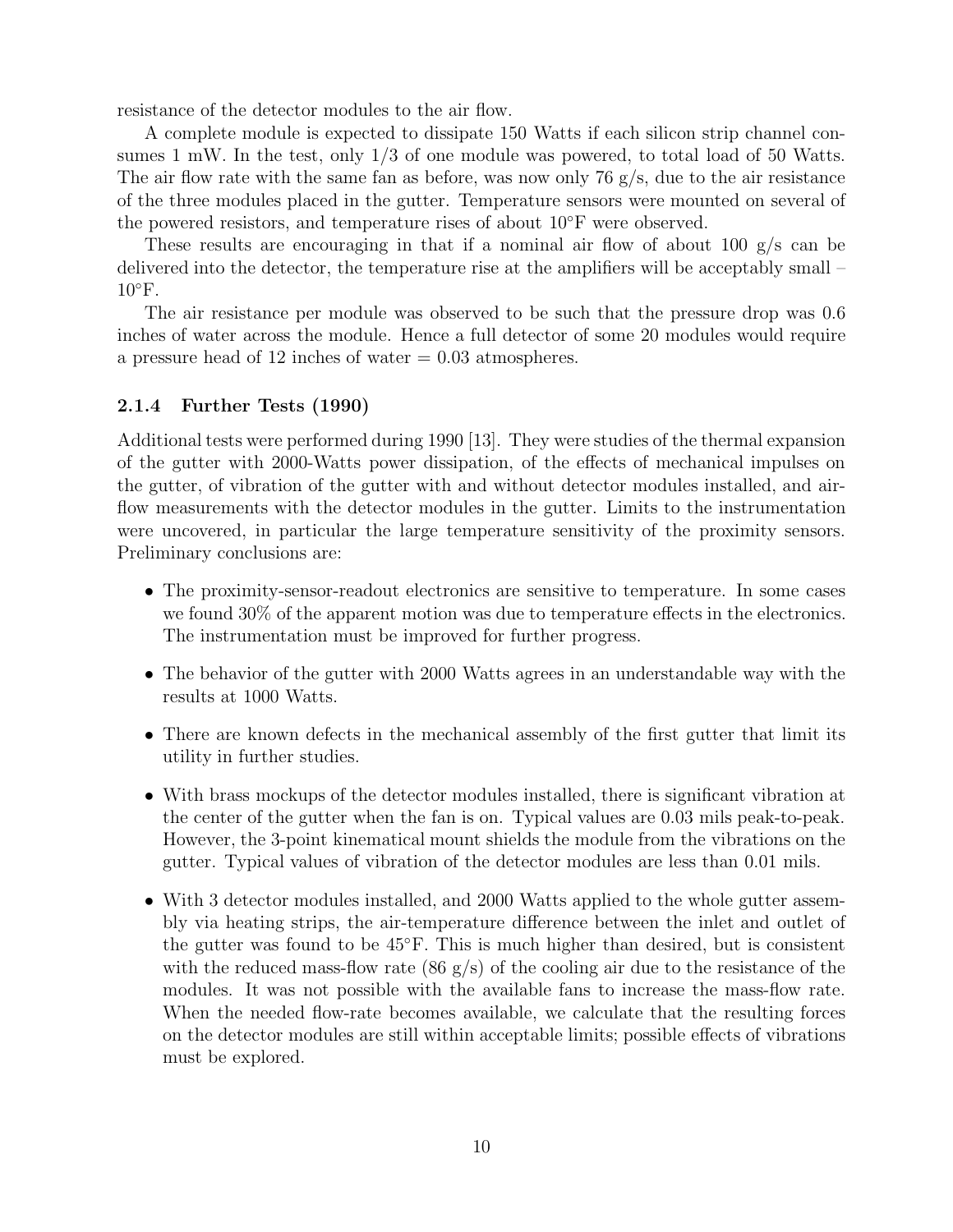#### **2.1.5 Module Construction**

The design for an individual silicon module is shown in Fig. 4. The silicon wafers themselves are the structural elements. These wafers are glued together with pyrex supports (manufactured by Newport Glass Works, Fig. 9) at the silicon-silicon joint for added strength with little additional material. The VLSI readout chips are glued directly to the silicon wafers. The R&D issues associated with the design are:

- 1. Mechanical rigidity of the glue joints.
- 2. Compatibility of the adhesive with electrical performance.
- 3. Local heating of the chips.
- 4. Cabling.
- 5. Accurate and feasible assembly techniques.

Figure 9: The pyrex prisms that support the silicon-silicon glue joint. **a)** the triangular prism for  $90°$  joints. **b**) the chevron prism for  $120°$  joints.

A evaluation of commercially available glues has been made by by H. Cease, an undergraduate student from IIT, and by C. Lindenmeyer of Fermilab. An acceptable adhesive must be strong, have good creep properties, be insensitive to radiation, and be soluble in some solution in case we need to dismantle the module for repair. Most importantly, the adhesive must not adversely affect the electrical performance of the silicon strip detectors.

Three adhesives were tested: Locktite 324 (a urethane methacrylate ester), NOA 81 (a UV-curing prepolymer acrylic), and Masterbond UV15-7 (a UV-curing epoxy). All three adhesives are soluable in trichloroethylene and methylene chloride.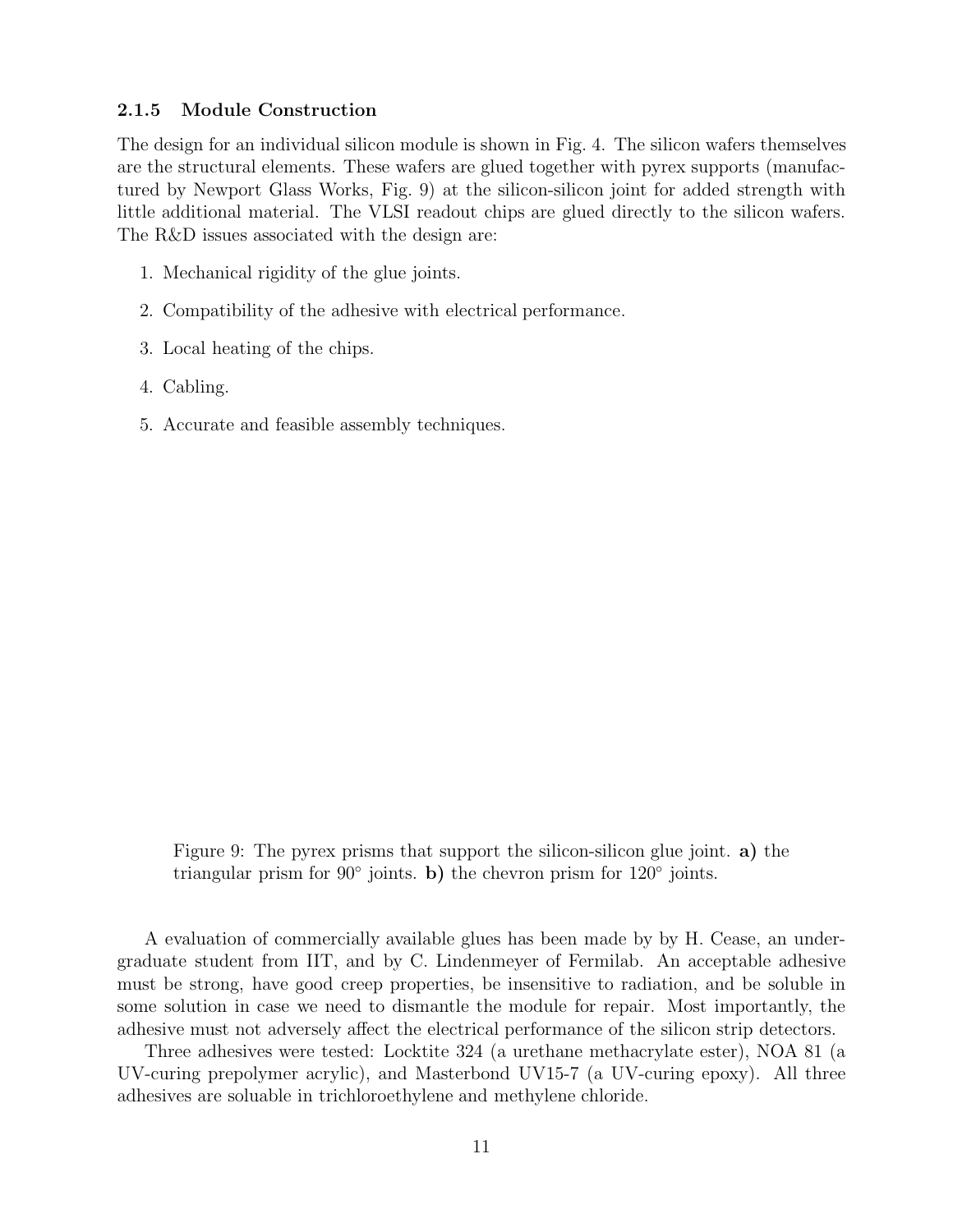A 'T'-shape was formed with two pieces of silicon glued at right angles using the pyrex support at the joint, as shown in Fig. 10. A small weight was applied to the silicon and a proximity sensor was used to determine the deflection at various temperatures. All samples survived a 65-gram weight at  $160°$ F for 3 hours without detectable motion. However, the NOA81 and Masterbond adhesives failed with an 85-gram weight after 30 minutes. All samples survived the 85-gram weight at  $0°$ F for 3 hours.

Figure 10: The apparatus for tests of silicon-silicon glue joints. A test piece of silicon is glued at 90◦ to a vertical arm. A known force is applied to the end of the test piece, and its deflection monitored with an inductive position sensor.

In addition, 'creep' tests were performed over a period of a week and no creep was observed, although the silicon proved to be a good thermometer (see Fig. 11). Finally, we exposed the sample glue joints to a neutron flux of 10<sup>14</sup> cm−<sup>2</sup> at Argonne National Laboratory. No obvious ill effects were observed in any of the samples.

On the basis of these tests we concluded that the Locktite 324 adhesive is to be preferred.

One of the new DC-coupled multistripe Micron detectors  $(38 \times 58 \text{ mm}^2)$  was subjected to glueing tests. Locktite 324 adhesive was used to glue a 0.5-inch-long glass tube, and an SVX chip (bare silicon) onto the diode surface of this device. This particular device was chosen for a possibly destructive test as its ohmic side was inoperative. During curing, and subsequent cooling to  $-22$ °C, the operation of the device was monitored by observing the analog signal as displayed on an oscilloscope. Only minor glitches of the analog signal were observed; after full curing and cooldown over a few hours, the operation of the device returned completely to normal. Subsequently the device was suspended in a bath of methylene chloride for 12 hours to dissolve the Locktite 324 and release the glass tube and SVX chip. After this, the operation of the device was again normal. Additionally, H. Cease glued and unglued other pieces of silicon and glass onto the ohmic side; and examination under a microscope showed no discernable damage.

We consider these results to be very encouraging, allowing us to proceed with confidence to glueing of detectors into a self-supporting structure, with readout chips glued directly to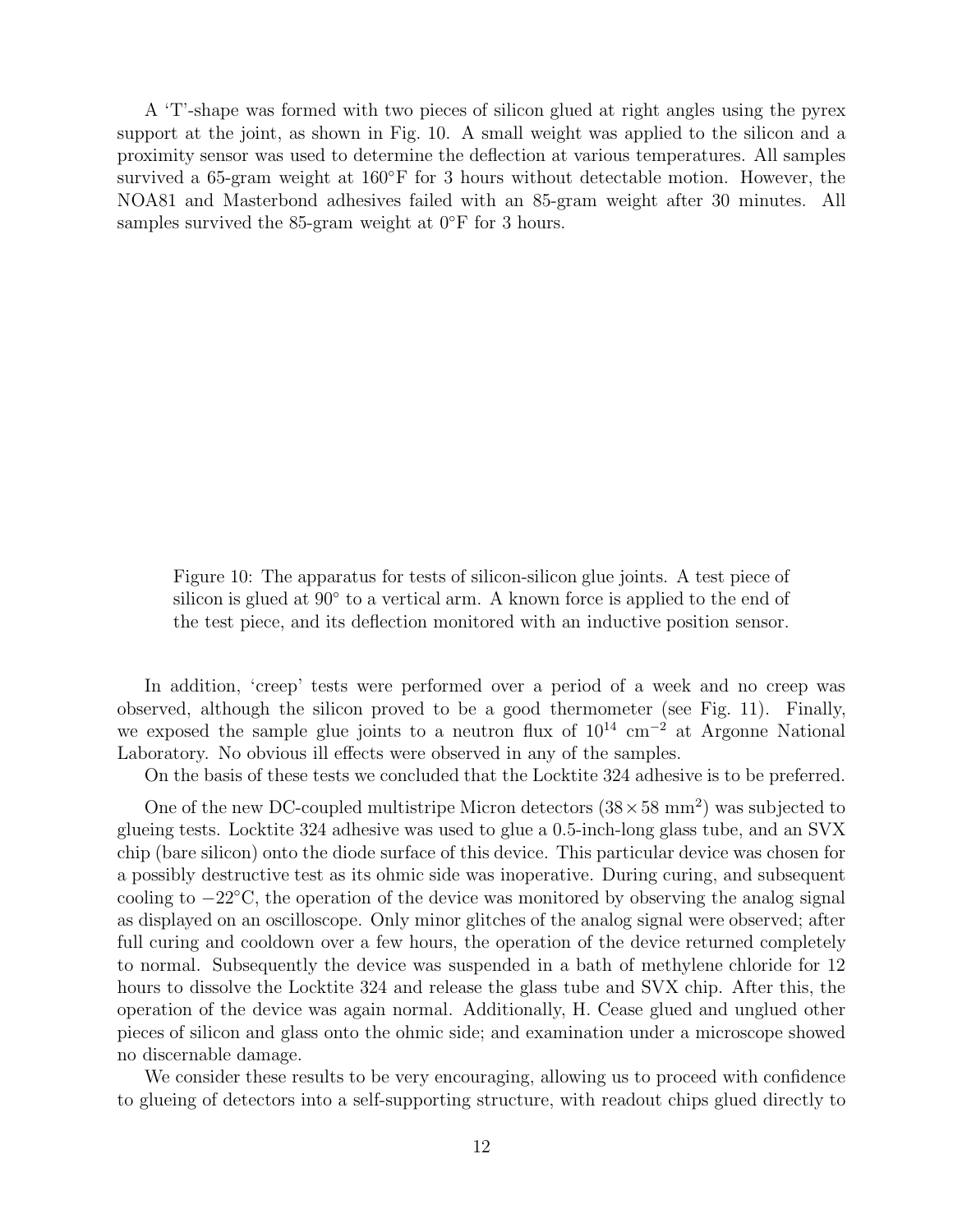Figure 11: Results of the 'creep' test of the Locktite 324 adhesive over one week. While no net displacement was observed, the joint expanded and contracted in proportion to the ambient temperature.

the detectors.

We are now ready to study the effect of local heating of the silicon detector by the readout preamplifier. The increased heating tends to decrease the signal/noise performance of the readout chip and may cause the glue to soften. It may also affect the performance of the readout chip itself. Increased cooling or an alternate method of mounting the readout chips may be necessary.

An (uninstrumented) silicon module has been assembled in Spring 1991 by hand by H. Cease, and rather convincingly demonstrates the viability of an all-silicon structure. This assembly used the pyrex support prisms and the Locktite 324 adhesive. In the near future this model will undergo cooling and mechanical tests.

On another front, C. Lindenmeyer has been studying possible assembly procedures for the modules that will not be excessively labor intensive and that can attain the required accuracy [14]. He has developed assembly plans using special fixtures and a 3-axis coordinatemeasuring machine. Once the lessons from the hand assembly of the first module have been assimilated, further progress will require access to such a machine.

#### **2.1.6 Future Gutter and Module Studies**

The building and testing of this model has been labor intensive; large amounts of data have been recorded and analysed. The construction and study of this model has been very instructive. However, this model has been pushed to its limits. A new model is necessary,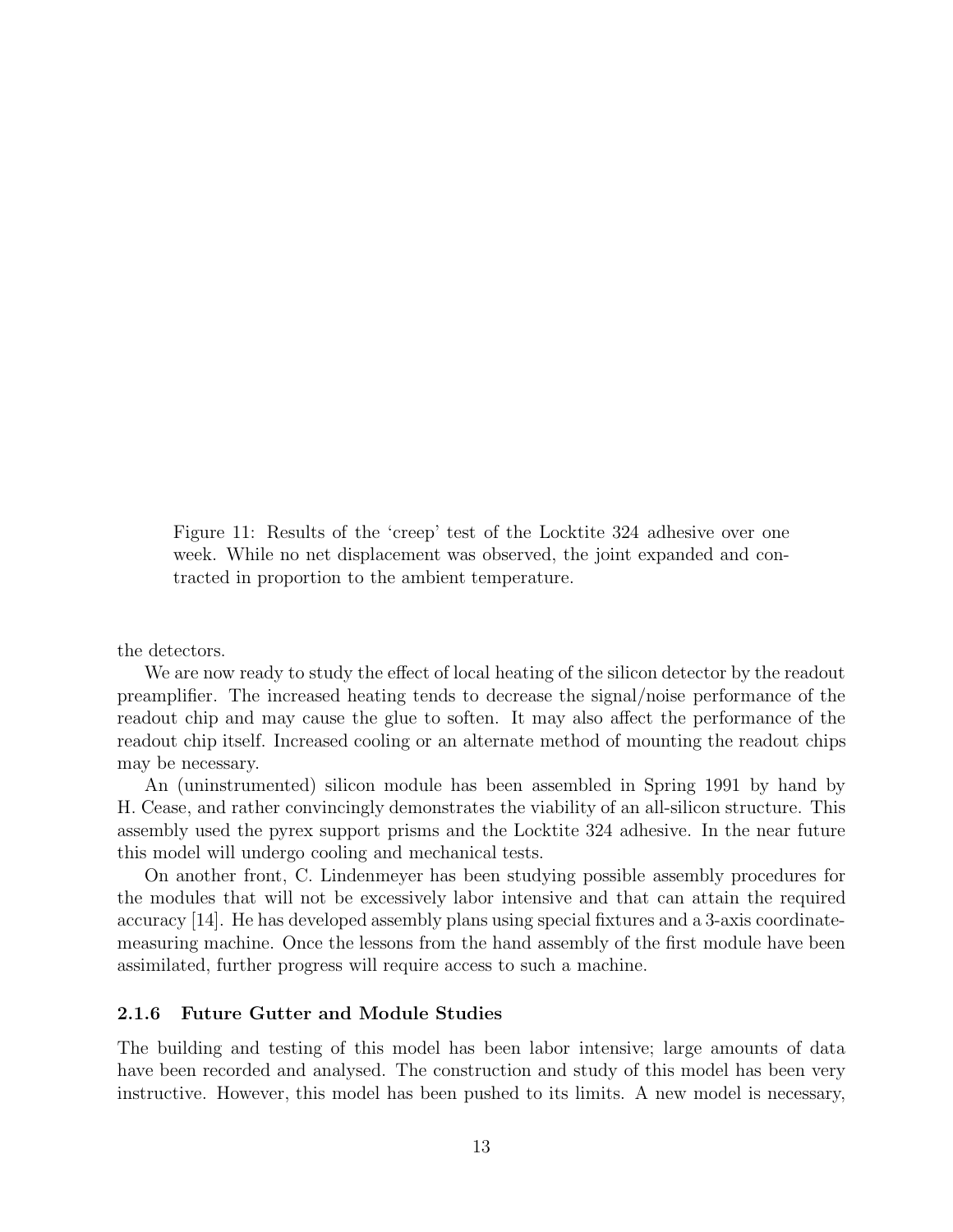built to more exacting specifications. The proximity sensors are now being replaced by ones with greater accuracy; the old set was limited to about 0.5-mil accuracy, while a new set constructed by D. Chissus (1991 High-School Teacher Summer Intern at Fermilab) has achieved  $\lt 1$ - $\mu$ m accuracy. The gutter must be redesigned and constructed of beryllium since the brass flexes during heating and cooling. A suspension-type support structure of the gutter assembly is needed if we are to advance beyond the problems associated with mounting it directly on a steel table. The air-flow system is inadequate and needs at minimum a new pump. The liquid-cooling system was not optimized and more channels, perhaps of different shapes, should be used on a new model. In addition, the model will have to be located in an environmentally controlled room as our results indicate we are sensitive to temperature shifts.

The next step would be a system test of a full-length gutter loaded with all the silicon modules, of which a number of wafers would be instrumented. Besides the usual mechanical and thermal studies, the assembly would be placed in the test beam and the performance studied.

Finally, our understanding of many of the issues has progressed to the point where we would like to initiate a simulation of the model to proceed in parallel with the laboratory studies. This simulation should use a finite-element analysis program such as ANSYS, and should incorporate both a stress-analysis and heat-flow study.

The work described in this subsection is to be performed by Fermilab personnel [15].

### **2.2 The BVX Readout Chip**

The initial work on readout issues generated the specifications for the BVX chip, taking into account the broader issues of the B-physics goals and overall approach to triggering. It has taken a year to fine-tune the specifications of the BVX chip, and some topics are still not completely resolved. For example, a fast out that provided trigger information was considered too difficult at this early stage, but is something that we will undoubtedly wish to consider later since a vertex trigger would be extremely useful to a B-physics experiment.

The R&D program has begun to test hardware solutions to subsets of the full specifications via so-called tiny chips, submitted to the MOSIS VLSI-chip facility. A short summary of this work is presented following a list of the BVX specifications.

#### **2.2.1 BVX Specifications**

We list the technical specifications of the BVX for the interested reader. No attempt is made to put them in the context of existing chips, but in general the parameters are slightly beyond those achieved in existing chips while being within reach of new efforts, especially as silicon technologies with smaller feature sizes become available. A simplified BVX block diagram is given in Fig. 12.

1. Detectors will be double-sided AC coupled. For a switched-capacitor circuit this implies double-correlated sampling to correct for integrator charge-injection effects, offsets, and input-drift effects. Circuitry must be designed for positive and negative signals.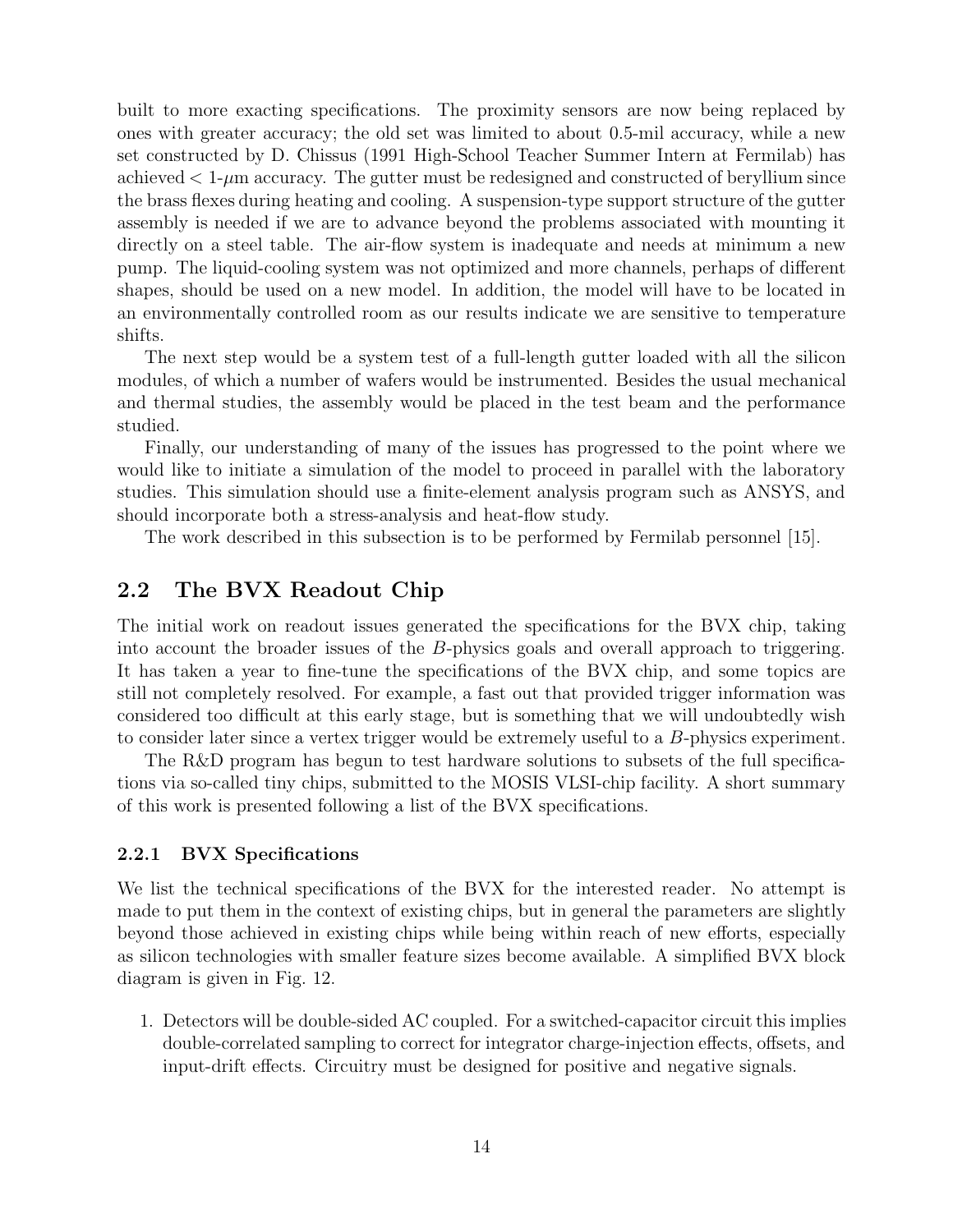Figure 12: A block diagram of the BVX readout chip. There are 3 stages: amplification, storage, and digitization/sparsification. Digitization takes place only after a Level-1 trigger accept.

- 2. 128 channels/chip including an amplifier and digital section that run simultaneously (in contrast to the separate data-acquisition and data-readout cycles of the SVX chip).
- 3. Digitized signal and address outputs.
- 4. On-board  $A/D$  conversion with 7 bit accuracy and a conversion time of 1-2  $\mu$ s.
- 5. A direct analog output for diagnostic purposes.
- 6. Input-amplifier total response and reset time of 400 ns, corresponding to a 2.5-MHz interaction rate.
- 7. Input-amplifier noise = 600  $e_{\text{rms}}$  at  $C_{\text{in}} = 5$  pf. This is determined by a 200- $\mu$ m-thick fully depleted silicon detector and a signal of 5000 electrons per strip from a 55<sup>°</sup>-angleof-incidence track.
- 8. On-board 16-bucket analog memory for each of 128 channels. This gives 6.4  $\mu$ s of delay to allow for the Level-1 trigger-decision time.
- 9. 4-bit Level-1-trigger FIFO to store information after the Level-1-trigger accept. This allows for simultaneous data-readout and data-acquisition cycles and provides time for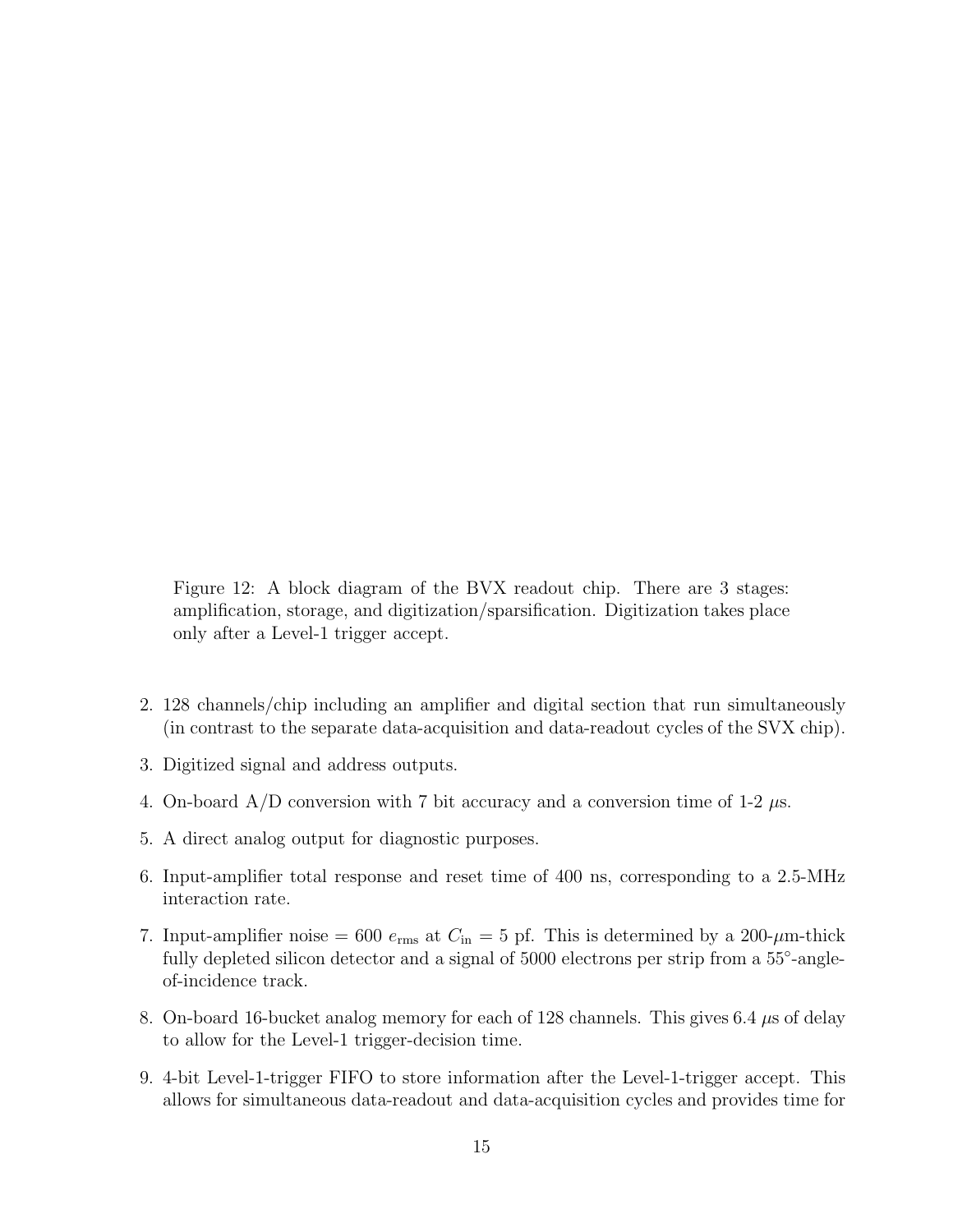the on-board digitization. Data reduction from analog memory to the FIFO is about 50:1.

- 10. An event number via a 4-bit counter that gets bumped with each Level-1 accept.
- 11. Events are not necessarily read out in order. They will be assembled downstream of the BVX.
- 12. One discriminator per channel, with a common threshold for 128 channels and one calibration input for the 128 channels.
- 13. Data sparsification of the digital outputs, with the option of reading all channels for debugging.
- 14. Must be able to daisy chain analog and digital outputs from up to 10 chips.
- 15. Option to suppress the readout of a chip if there are more than 10-20 hits on the chip. We expect typically 1-2 hits/chip per event.
- 16. Option to gate off unwanted channels.
- 17. Design for 1-2 mW power consumption per channel.
- 18. The chip should withstand about 100 krads/year of radiation.
- 19. Assume the input capacitance is a maximum of about 5pf and the amplifier pitch is less than  $50 \mu m$ .

#### **2.2.2 Summary of Progress**

The BVX readout R&D effort encompasses four topics: preamplifier design, A/D design, the study of simultaneous analog and digital operation, and radiation hardness.

#### **Preamplifier Design**

The amplifier design has been done in collaboration with C. Britton of ORNL. Two devices have been designed, fabricated and tested. One was a preamplifier (called IIA) and one was a preamplifier/shaper. There is a new preamplifier designed and presently in layout, and a new preamplifier/shaper in layout, both due to be submitted in November. The MOSIS facility was used and the test chips were fabricated in a 2-μm CMOS process.

A real-time-feedback amplifier design, similar to the CERN AMPLEX, was chosen for IIA. This design contrasts with the switched-capacitor technique used in the SVX chip. A circuit diagram of the IIA preamp/shaper is given in Fig. 13.

Three input-transistor W/L designs were studied:  $1000/2$ ,  $1500/2$ , and  $2000/2$ , all on a  $45-\mu m$  pitch, with channel lengths 4700  $\mu$ m, 4830  $\mu$ m, and 5060  $\mu$ m, respectively. The shaper lengths were all the same, namely 2014  $\mu$ m. The calculated and measured performance of preamplifier IIA with a total shaping time of 450 ns are listed in Table 1. The shaper was external to the circuit and the noise is shown for two input capacitances.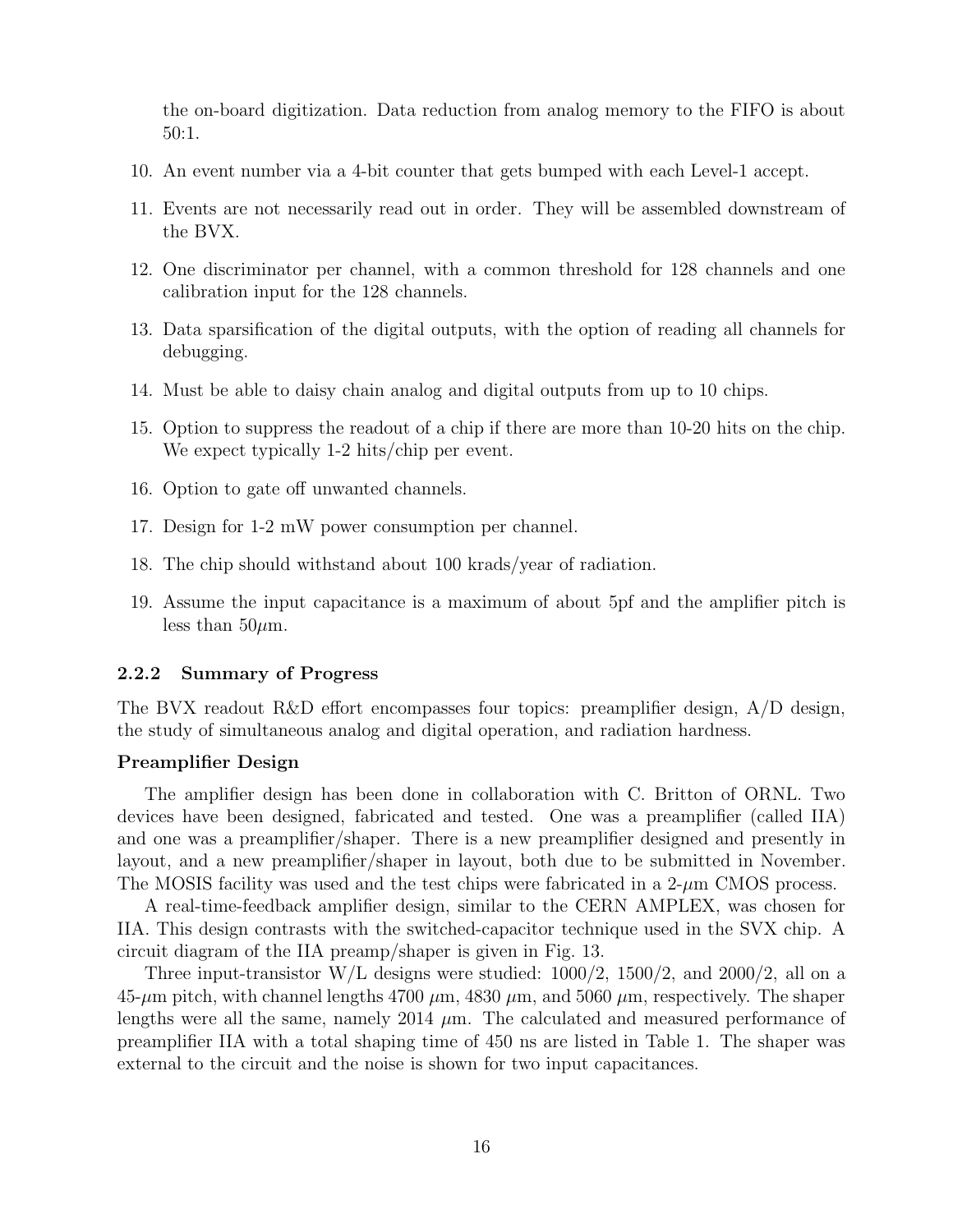Figure 13: The BVX IIA test preamplifier and shaper circuit.

| Input                           | Noise Equivalent |       |  |
|---------------------------------|------------------|-------|--|
| Capacitance Calculated Measured |                  |       |  |
| $5$ pf                          | 301 e            | 510 e |  |
| $16.5$ pf                       | 582 e            | 910 e |  |

Table 1: Noise performance of the BVX IIA preamp.

These numbers are very encouraging for the first design pass and indicate that the noise goals are probably achievable. The estimated power dissipation for the IIA preamplifier and shaper is 1.2 mW.

The IIIA design has only a slight change to the preamp, but we added a second stage to the shaping to provide higher gain for the A/D. The main problem at this point is a  $\pm 2$ -fC DC offset at the shaper output which can lead to higher noise. This problem is being studied. Another problem is the physical size of the chip, which will be reduced somewhat with a smaller-feature-size process, but most of that reduction comes from the digital section. In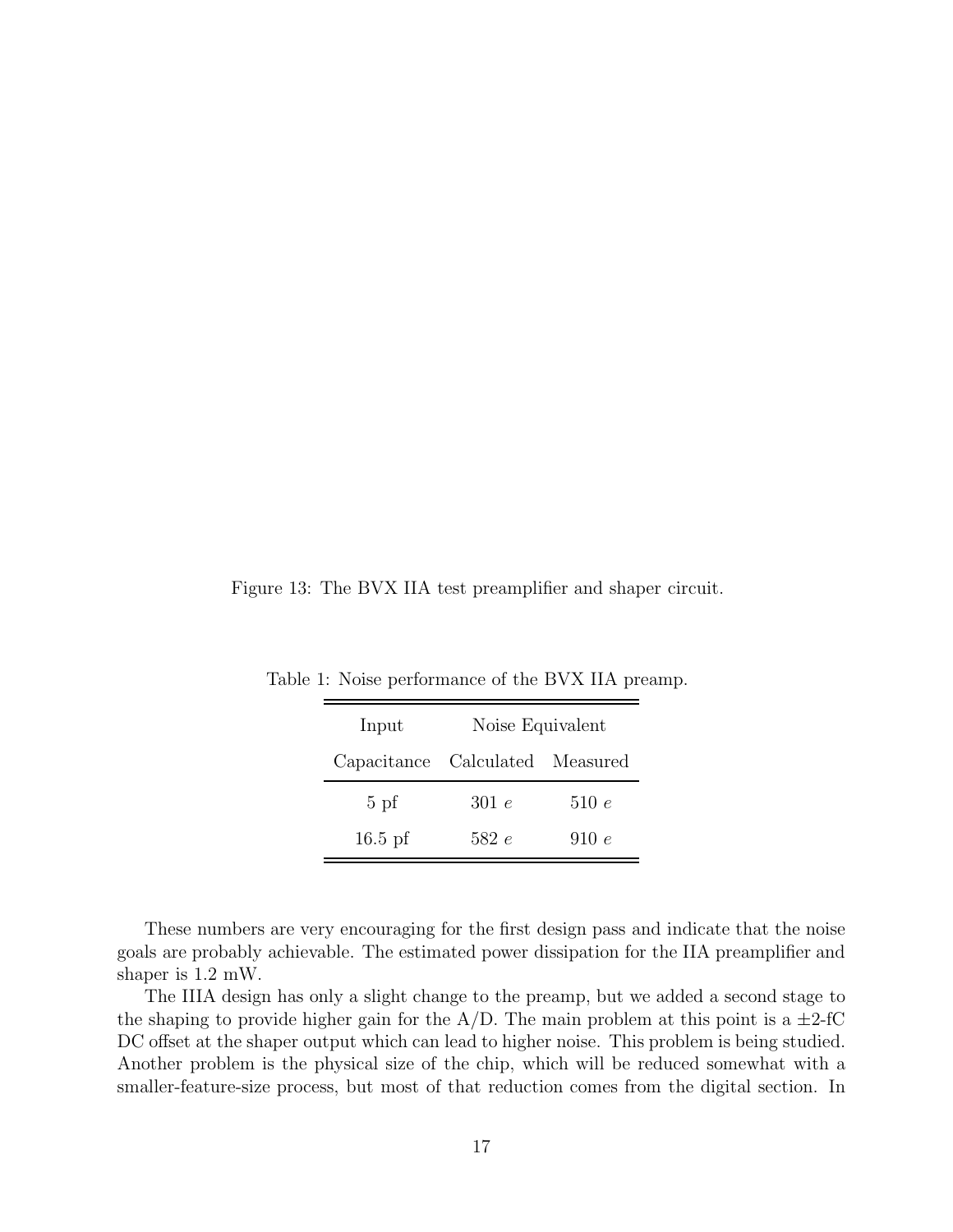addition, as is well known by the experts, fabrication of a high-value feedback resistor is difficult.

As a comparison, the SVX-H preamplifier, fabricated in a  $1.2$ - $\mu$ m radiation-soft process, was tested. The preamp is of the switched-capacitor type, the input  $W/L$  was 500/3  $\mu$ m, and it operated with a gain of  $26 \text{ mV/fC}$ . In the double-correlated-sampling mode, and with a partial reset (which we do not describe), the noise figures are presented in Table 2.

| Input            | <b>Noise</b> | <b>Shaping Time</b> |
|------------------|--------------|---------------------|
| Capacitance      | (e)          | (ns)                |
| $5$ pf           | 700          | 340                 |
| 10 <sub>pf</sub> | 1000         | 360                 |
| 30 <sub>pf</sub> | 2000         | 480                 |

Table 2: Noise performance of the SVX-H preamp.

A full reset (if the integrator needs resetting) gives about the same noise figures but roughly doubles the shaping times. For reference, the present SVX-D (quad-correlated sampling) with 30-pf input capacitance has a noise figure of 2100 electrons.

We are considering a mixed-mode approach, where the first stage of the preamplifier contains a feedback resistor, and subsequent stages of shaping use the switched-capacitor approach. This may solve the DC-offset problem of the feedback-preamp design mentioned earlier.

#### **A/D Converter**

It became clear early in our considerations that a single A/D per channel would be necessary if high data rates were to be achieved. We have designed, laid out, and submitted for fabrication an 8-channel Wilkinson ADC. The device has 7-bit accuracy, with the 8th bit being used for data sparsification. It has been laid out on a  $45-\mu m$  pitch using  $2-\mu m$ technology. Eventually a  $1.2$ - $\mu$ m feature size will be used, and the chip will run faster and be smaller in size. A block diagram of the ADC is presented in Fig. 14.

The expected power consumption is 300  $\mu$ W. The conversion time for 7-bit accuracy is 2.56 μs, (full-scale  $\sigma$ ) using a 25-MHz clock. The readout time is very fast, typically 240 ns for 8 channels. The test chip is expected within a couple of weeks.

#### **Simultaneous Analog and Digital Operation**

A test stand to explore simultaneous analog and digital operation has been built. The bonding wires have been shown to cause significant coupling from output to input. An output-to-input capacitance (stray capacitance) of 0.1 ff causes a 0.5-fC input for a 5-volt logic swing.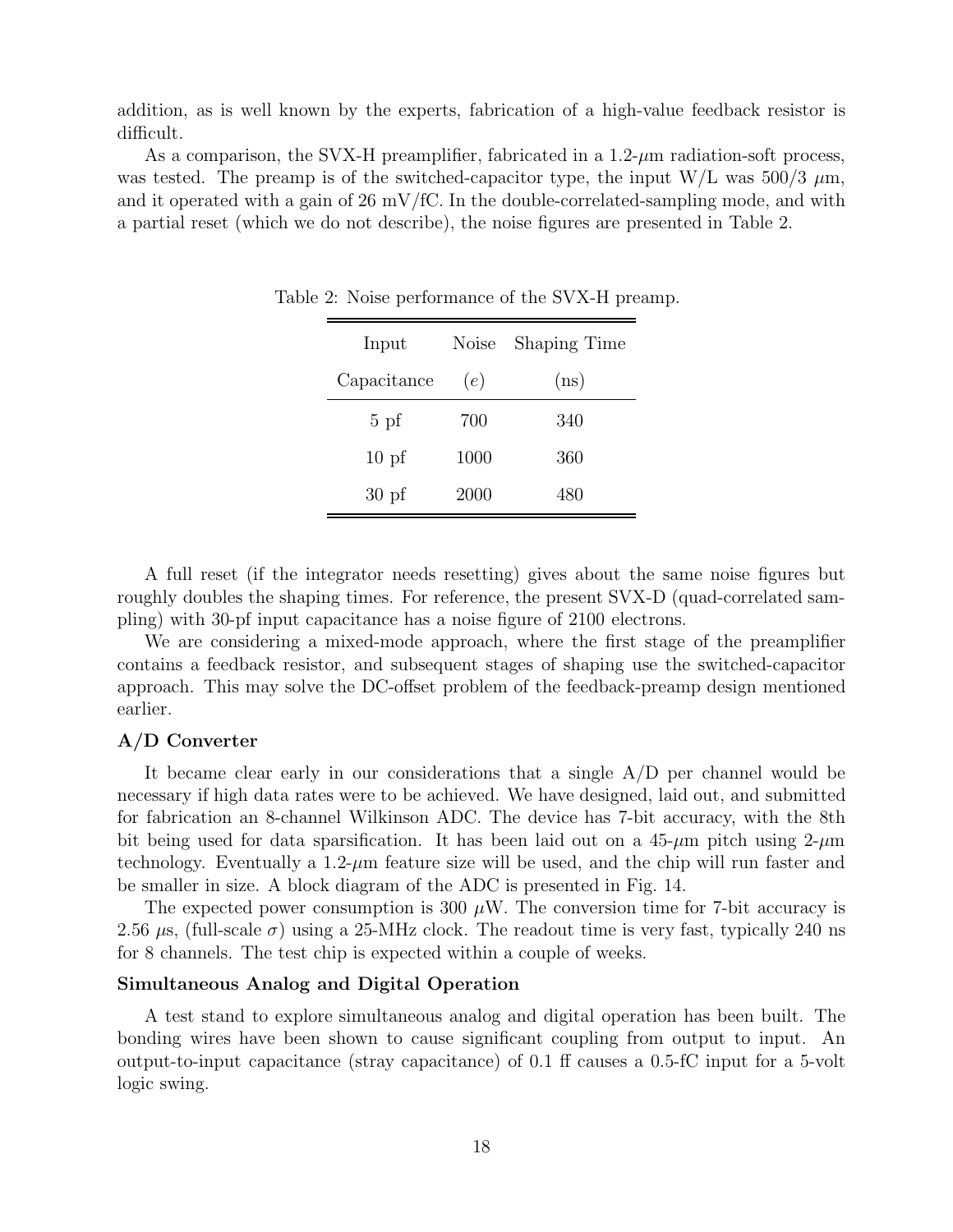Figure 14: A block diagram of the Wilkinson ADC and data readout.

A test chip was built that included an isolation barrier. The chip contains two ring counters and preamplifier. The amplifier output was studied and the evidence of noise is shown in Fig. 15 as well as the effect of the isolation. Study of this problem is continuing. **Radiation Hardness**

A nondisclosure agreement with UTMC for fabricating radiation-hard devices has been made by Fermilab. The design rules are in-house for the  $1.2$ - $\mu$ m process. This work is just beginning and we expect to collaborate with other high-energy-physics institutions that are also just starting to work with UTMC.

### **2.3 Bench Tests of Silicon Strip Detectors**

Charge-correlation measurements of several DC-coupled microstripe detectors have been made at U. Oklahoma [16, 17]. The tests were made with a  $Sr^{90}$  source, with the detectors operated at −22◦C. The correlation of the charges collected from both the diode ("holes") and the ohmic ("electrons") stripes are equal within a signal-to-noise resolution of 30:1 (*i.e.*, 800 electrons noise) using common-mode-subtracted double-correlated sampling with a 300 ns integrating time via the Berkeley SVXD readout chip.

The detectors were double-sided DC coupled devices manufactured by Micron Semiconductor, Ltd. (Sussex, England). Each device was made from a  $3''$  silicon wafer and had overall dimensions 38 mm  $\times$  58 mm  $\times$  300  $\mu$ m thickness, although, for these tests only a fraction of the available area (the same for each device) was instrumented for readout. Both sides of each device were divided into three regions according to pitch (see Fig. 16) – a central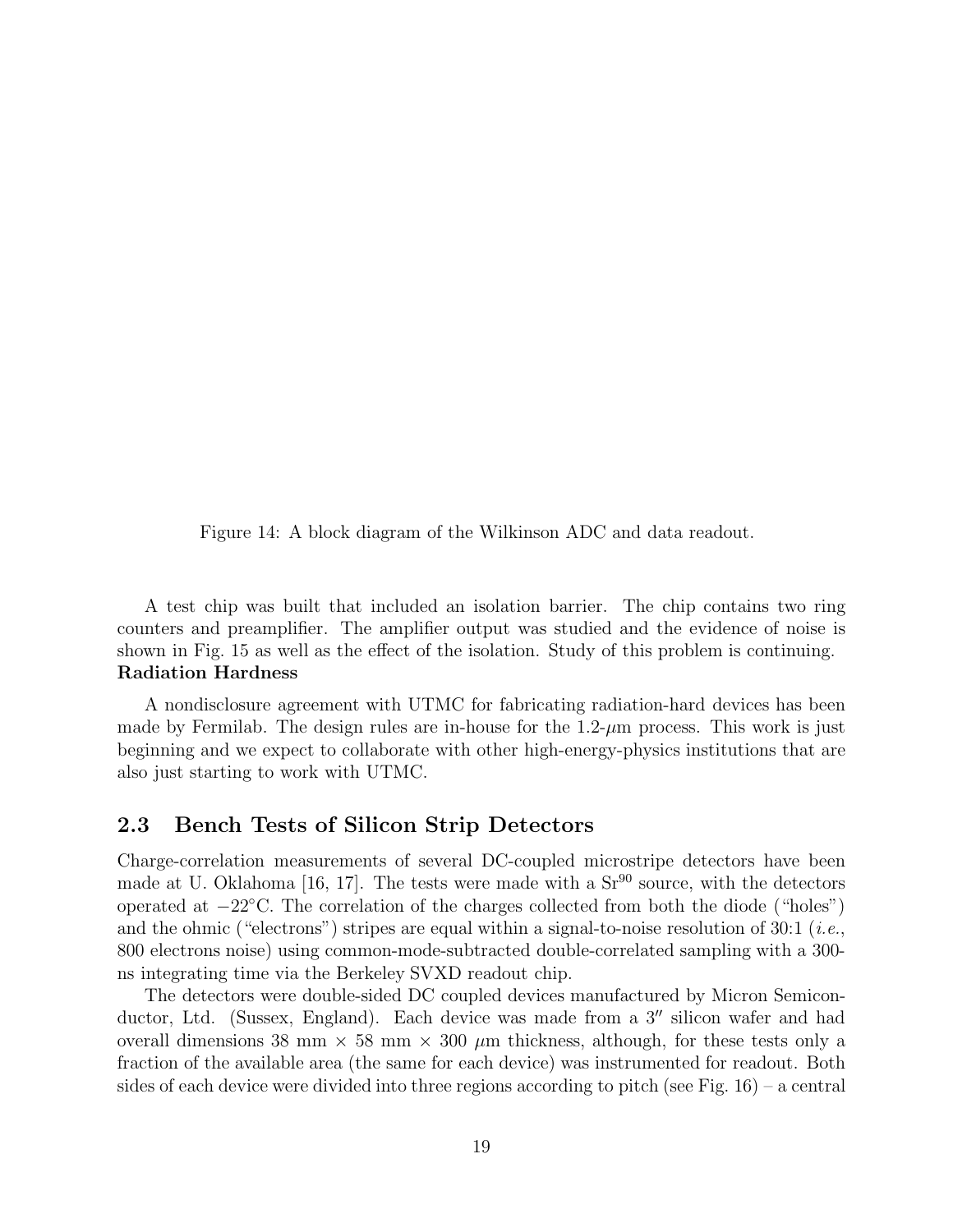Figure 15: Scope display of noise pickup in simultaneous analog/digital operation. The ring counter can be seen as noise at the preamplifier output. The isolation eliminates this problem.

region of  $25-\mu m$  pitch was surrounded on each side by a region of  $50-\mu m$  pitch. This division was effected so that the variation of performance characteristics with pitch (charge sharing, resolution, *etc.*) could be studied conveniently on a single device.

Stripes on each of the diode and ohmic sides of each detector were read out with the Berkeley SVXD IC [22]. These chips were mounted on fan-in cards with a  $50-\mu m$  pitch to receive wirebonded detector channels. Two SVX chips were used to read out each side.

The readout of the SVX chips was accomplished with a Berkeley microprogrammable SVX readout Sequencer ("SRS") and fast ADC ("SDA") modules [23] which were built and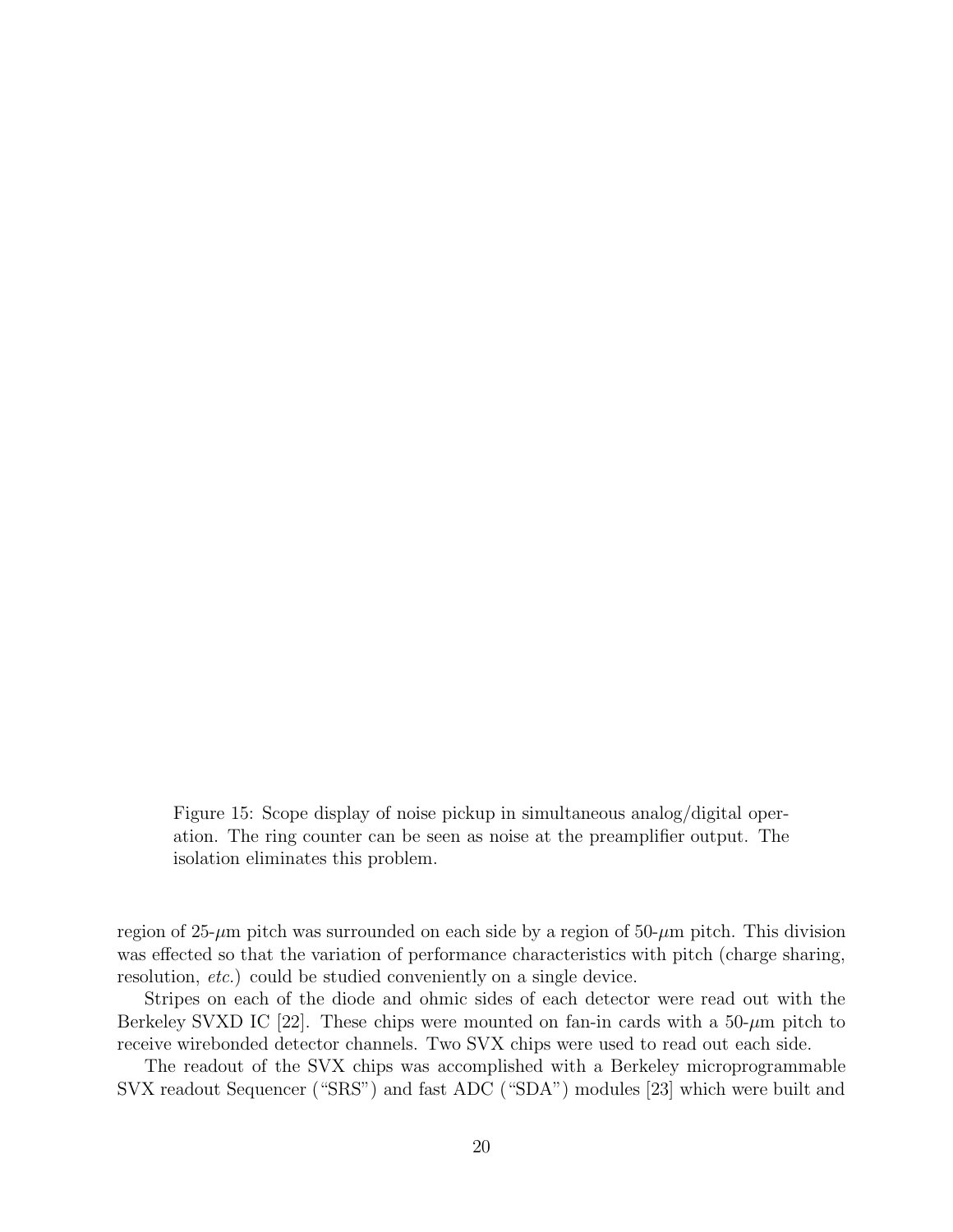Figure 16: The geometric layout of the Micron Si-strip detector, showing three regions of differing stripe pitch.

tested at Oklahoma. A block diagram of the readout electronics is shown in Fig. 17.

A principal result of the study was the demonstration of a systematic correlation between the ohmic- and diode-side pulse heights for the same events with the same detector. (Such a correlation would be expected since the ionizing particle produces both electrons, which migrate to the ohmic side, and an equal number of holes, which migrate to the diode side of the device.) In Figure 18b we show a scatter plot of diode- *vs.* ohmic-side pulse heights for a sample of events from the 50- $\mu$ m-pitch region of the detector, when exposed to a Sr<sup>90</sup> source. The signal is taken as the largest sum of three adjacent pulse heights, since the charge is typically deposited in more than one stripe. On the plot, a perfect correlation with no noise spread and equal "gains" would show up as a straight line with a 45° slope. It is seen that there is a strong correlation between ohmic- and diode-side pulse heights.

Figures 18a and 18d show the ohmic- and diode-side pulse-height histograms as projected from the scatter plot of Fig. 18b. The rms noise width can be determined from the difference between the signals on the ohmic and diode sides, as shown in Fig. 18c. The observed  $\sigma$  of 6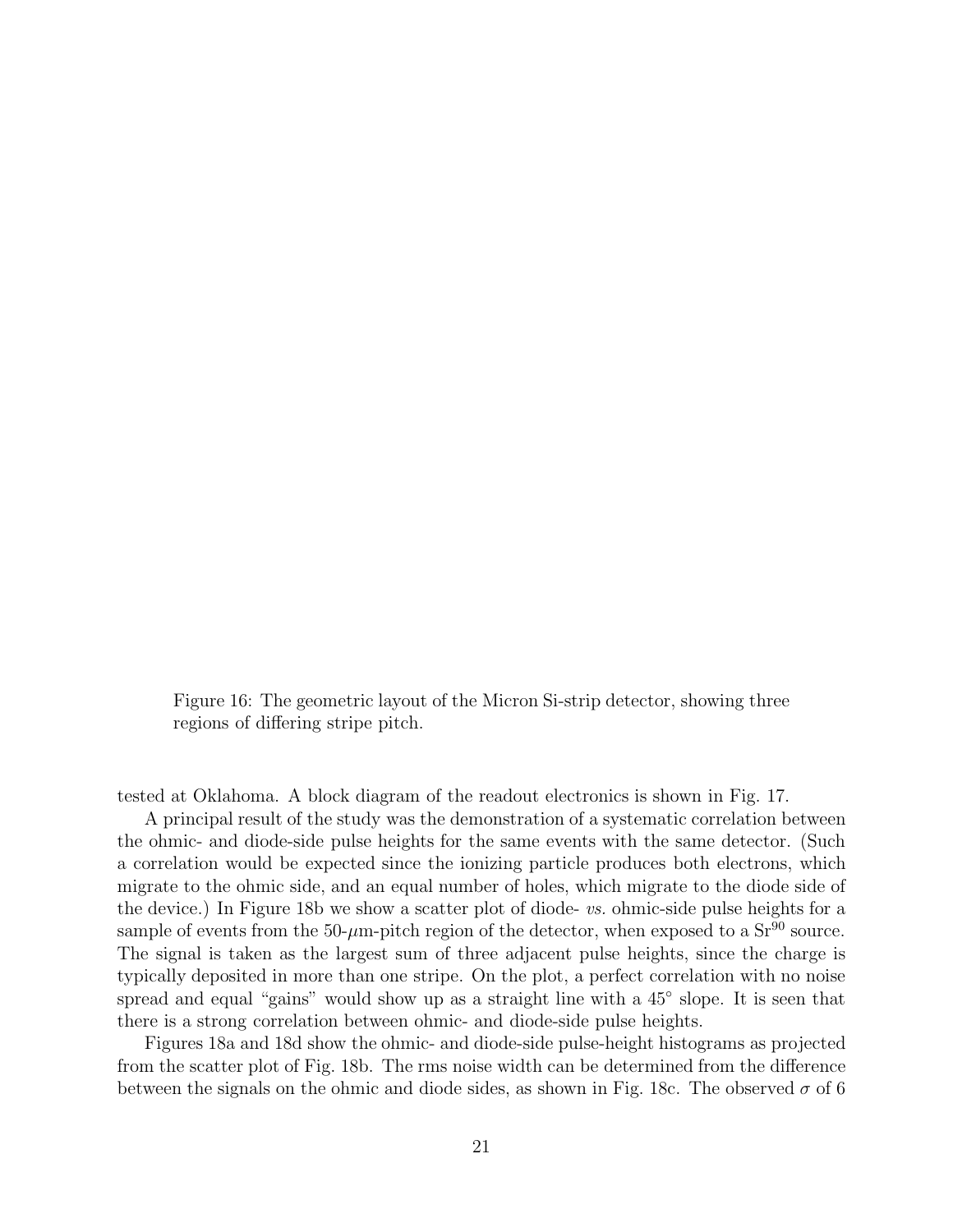Figure 17: Block diagram of the Si-strip readout electronics.

counts is  $\sqrt{2}$  times the rms noise on each side separately, which is therefore about 4 counts. Thus the signal-to-noise is about 18 to 1 on each side in this study.

Continuations of these studies with improved control over the electronics have now shown signal-to-noise of 30:1.

### **2.4 Beam Tests of Silicon Strip Detectors**

We have recently completed the first portion of a test program on silicon microstrip detectors with VLSI readout in the M-Test beam. In 1990 we operated single- and doubled-sided ACcoupled detectors from two manufacturers, SI (Oslo) and MBB (Munich), while in 1991 we studied the double-sided DC-coupled detectors from Micron that were described in Sec. 2.3. All detectors were instrumented with the Berkeley SVX version D silicon-strip-readout chip. These chips were interfaced using the Berkeley SRS fast-sequencer and SDA flash-ADC modules. Measurements were made of the signal-to-noise and spatial resolution for tracks at normal and non-normal angle of incidence [18, 19].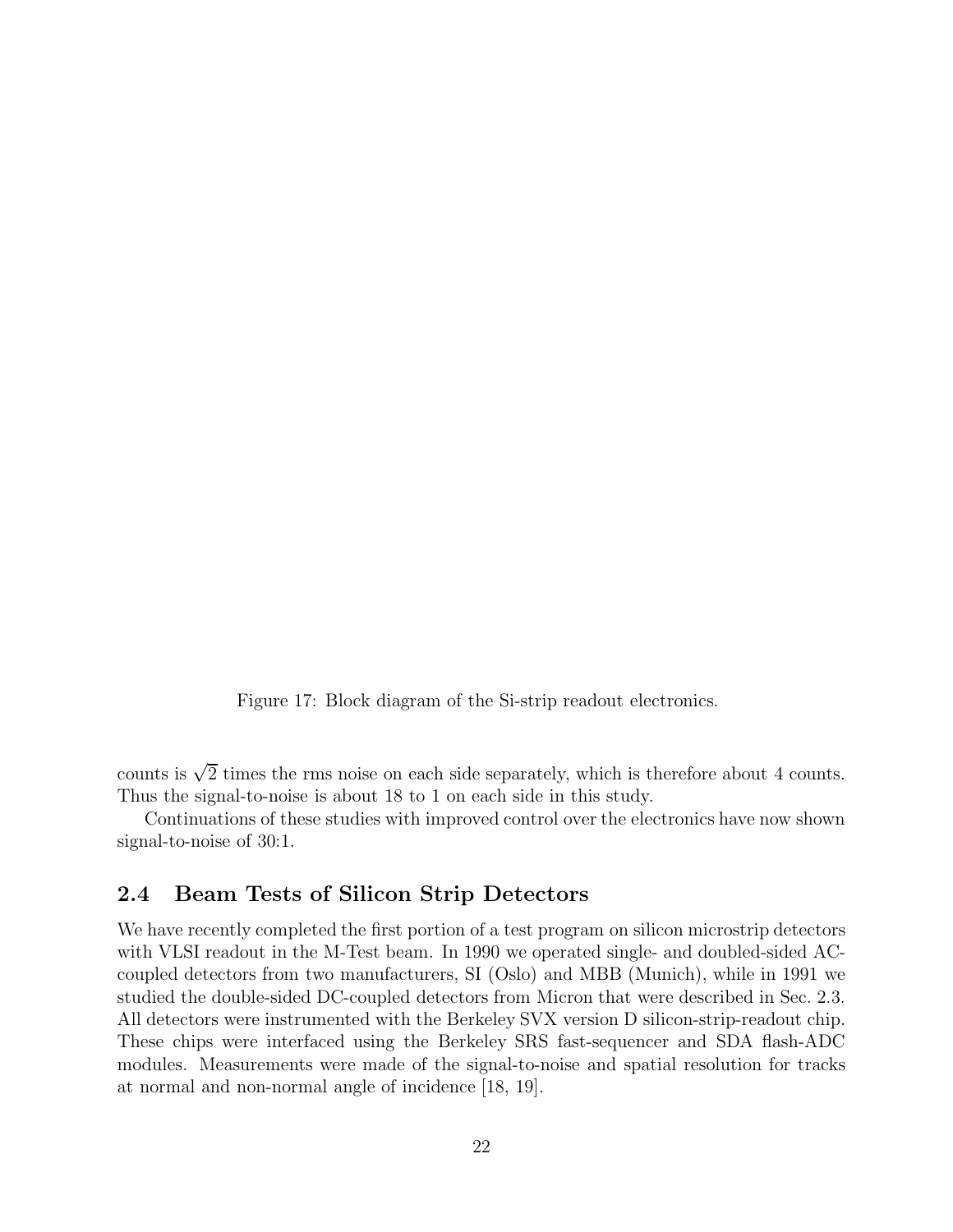Figure 18: Evidence for charge correlation between signals on the ohmic and diode sides of a DC-coupled Si-strip detector. **a)** the diode-side pulse heights; **b)** the ohmic- *vs.* diode-side signals; **c)** the difference between the ohmic- and diode-side signals; **d)** the ohmic-side signal.

The silicon strip detectors were mounted in the fixture sketched in Fig. 19, which could orient them at various angles to the beam. Three of the four detectors would be used to define a particle track, so the resolution of the fourth detector could be determined as a function of angle of incidence. The results are shown in Fig. 20, for measurements on the side of a Micron detector for which the stripes are perpendicular to the plane of incidence, so an inclined track deposits charges over several stripes. The rms noise per stripe was only 800-1000 electrons, which permits the relatively slow deterioration of resolution with increasing angle of incidence.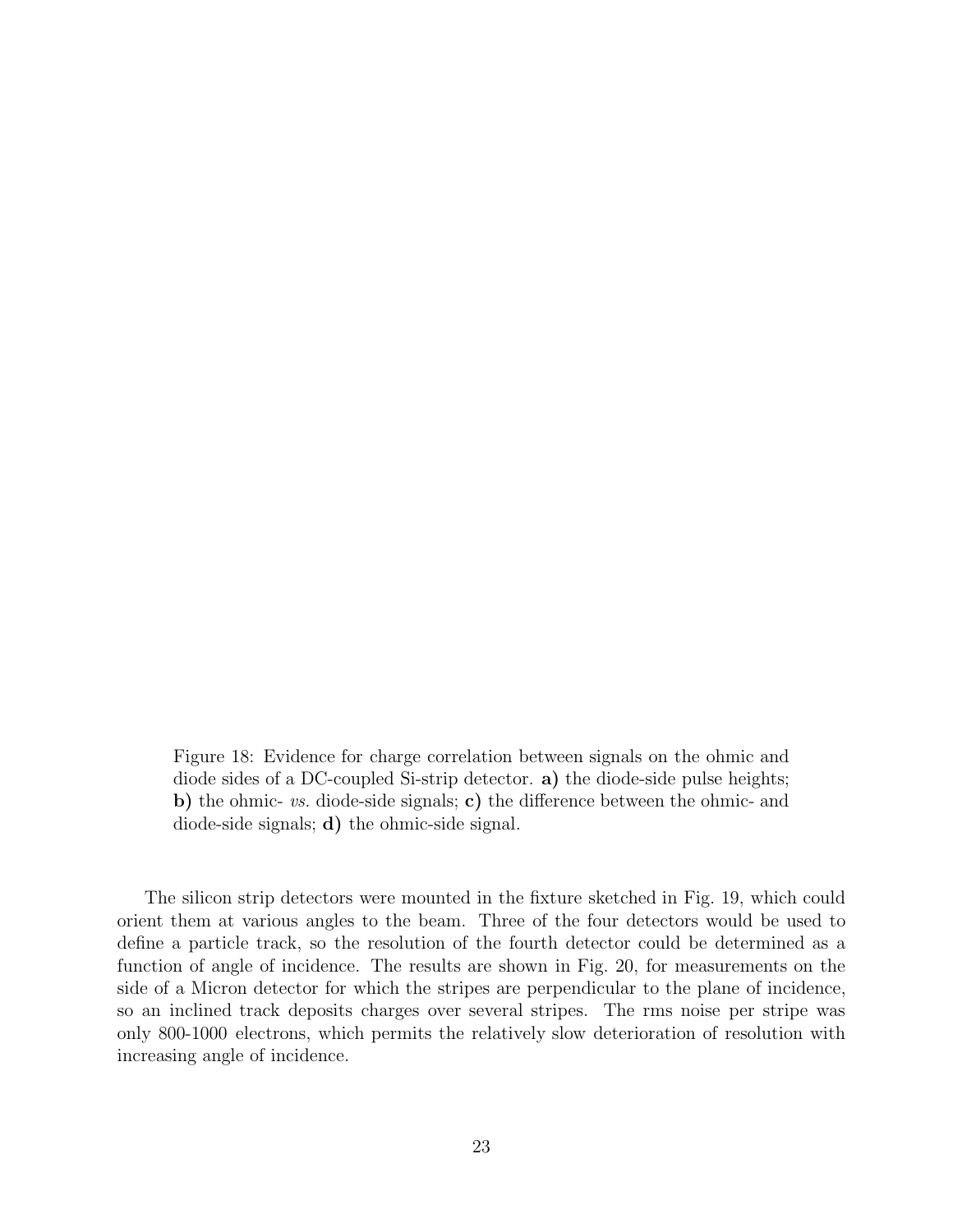Figure 19: The mounting fixture for silicon-strip-detectors in the M-Test beamline. Three of the detectors could be rotated so the beam was at non-normal incidence.

Figure 20: The measured spatial resolution in a double-sided DC-coupled Sistrip detector (Micron) as a function of the angle of incidence. The detector stripes are perpendicular to the plane of incidence.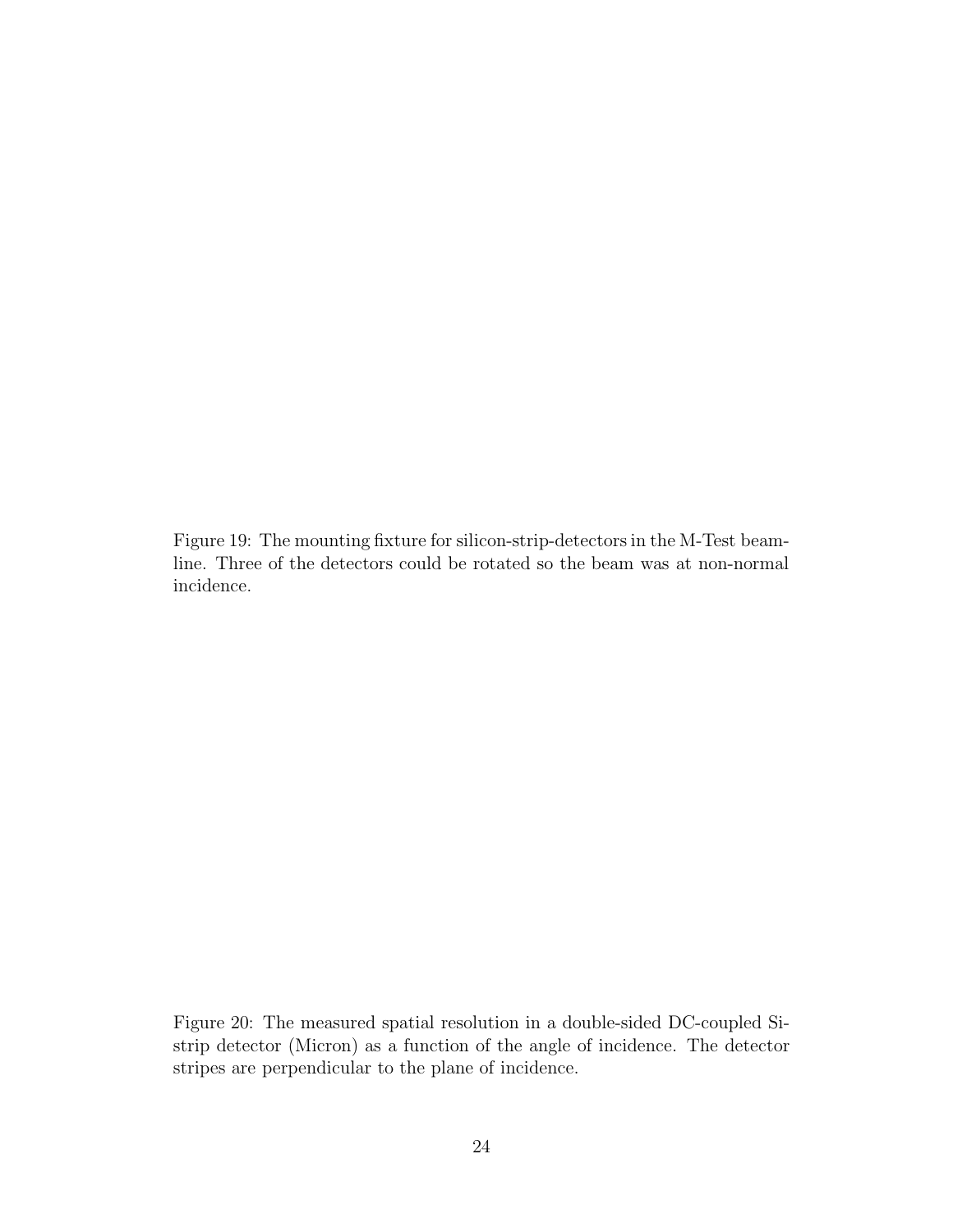### **2.5 Simulation of Vertex-Detector Performance**

Monte Carlo simulations of the BCD vertex detector were begun by P. Karchin and L. Roberts [20], continued by K. McDonald [2], and extended by P. Lebrun [21]. We summarize here some of the advances of the latter work, which is still in progress.

In the recent simulations a full analysis program for tracking and vertexing in the silicon detector has been written. It is presented with fake data from a Monte Carlo simulation in the form of ADC counts in and addresses of struck detector elements. This very considerable effort is perhaps unique in that the BCD has its primary analysis program written before the experiment is approved!

Features of the simulation are listed below. Advances over previous work are noted.

- 1. Events containing  $B-\overline{B}$  jets are generated using ISAJET and transmitted to GEANT for detector simulation. Multiple-scattering effects are included in the track propagation. The simulation includes a uniform, transverse magnetic field of 10 kG, as specified for the full BCD experiment. This is the first of our simulations to include a magnetic field.
- 2. The model silicon detector, sketched in Figs. 3-5, contains some  $1.2 \times 10^6$  silicon strips.
- 3. Figure 21 shows the multiplicity distributions of all particles, charged particles, and number of struck strips in the vertex detector for the simulated events.
- 4. The response of each silicon detector to passing charged particles is modelled, including Landau fluctuations in the deposited energy, charge sharing among adjacent strips, and noise in the readout amplifiers. The signal (plus noise) charge is analyzed in a 7-bit ADC, and the ADC counts in each silicon detector channel are written to tape, simulating a raw-data file.
- 5. Track pattern recognition is performed using a hypothesis as to a track road as would be provided in an outer straw-tube tracking system. Simulated noise counts, and multiple tracks crossing a single detector strip lead to confusion in the pattern recognition, as illustrated in Fig. 22.
- 6. The raw strip pulse heights are searched for clusters, corresponding to single-particle tracks. A hit must be above a pulse-height threshold before it is included in the cluster analysis. In a  $4\pi$ -solid-angle geometry many particles cross the silicon detectors at large angles of incidence, leading to large clusters as sketched in Fig. 23. The summed ADC counts over strips in clusters in disk detectors is shown in Fig. 24.
- 7. The hit clusters on different silicon detectors are then searched for tracks. Roads are taken from an assumption of track finding in an outer tracking detector not simulated here. In the presence of a nonzero magnetic field the track roads are helical. Figure 25 shows the multiplicity distribution of hit clusters used on the reconstructed tracks.
- 8. When two hit clusters in a silicon detector are within  $3\sigma$  of one another in one coordinate, where  $\sigma$  is the r.m.s. cluster width, they are said to be confused.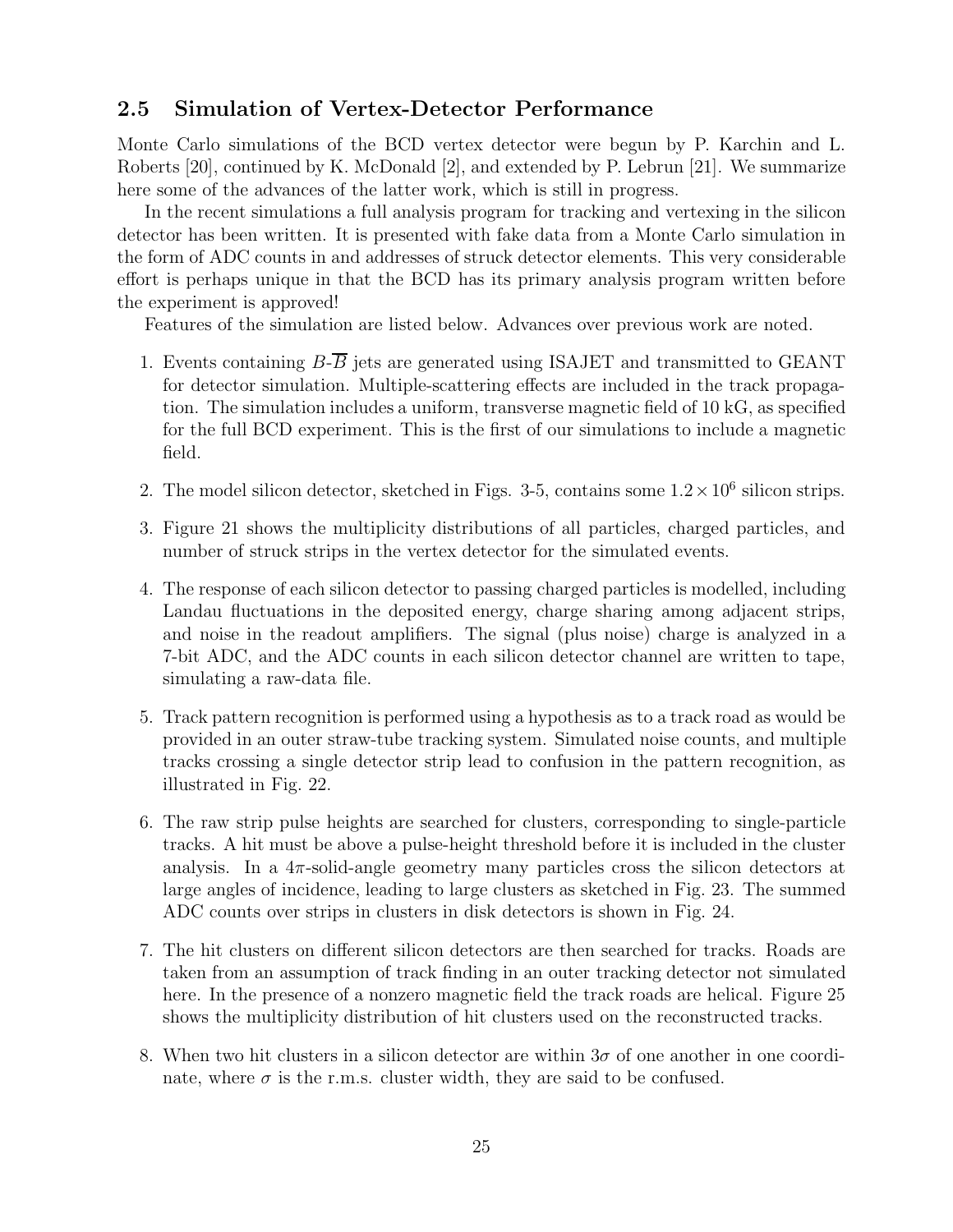Figure 21: Multiplicity distributions for **a)**: all particles, **b)**: charged particles, and **c)**: struck silicon strips in the simulated events.

Figure 26 shows the confusion probability as a function of strip length for barrel detectors. If the confusion probability is desired to be at most 1%, the strips must be no longer than 1 cm, which leads to a large channel count for the whole detector.

9. Once the tracks have been found, and the errors on the fitted trajectories evaluated, vertex finding is begun. The primary vertex is found first, and tracks with poor fits to this vertex are searched for secondary vertices. The invariant-mass distribution of the tracks to secondary vertices can then be examined for B-meson decays, *etc.*

All algorithms needed for this have been written and appear to be working. However, the results are too preliminary to justify making firm conclusions about the detector performance at this time.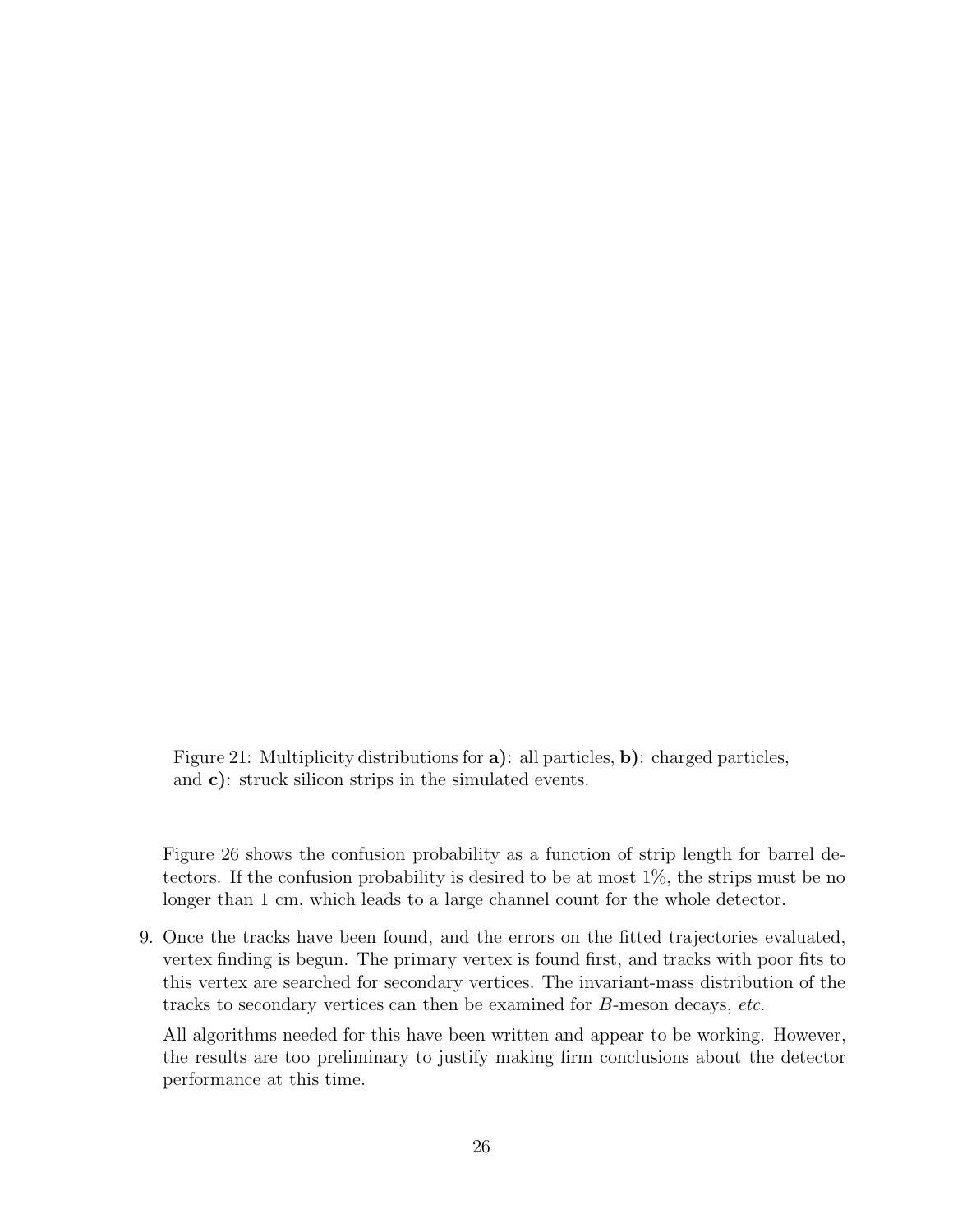Figure 22: Confusion due to multiple hits in a silicon detector arises when two tracks pass through the same, or closely adjacent, strips.

Figure 23: Hit clusters from tracks in a silicon detector. Tracks with large angles of incidence lead to extensive clusters with small pulse height in each strip.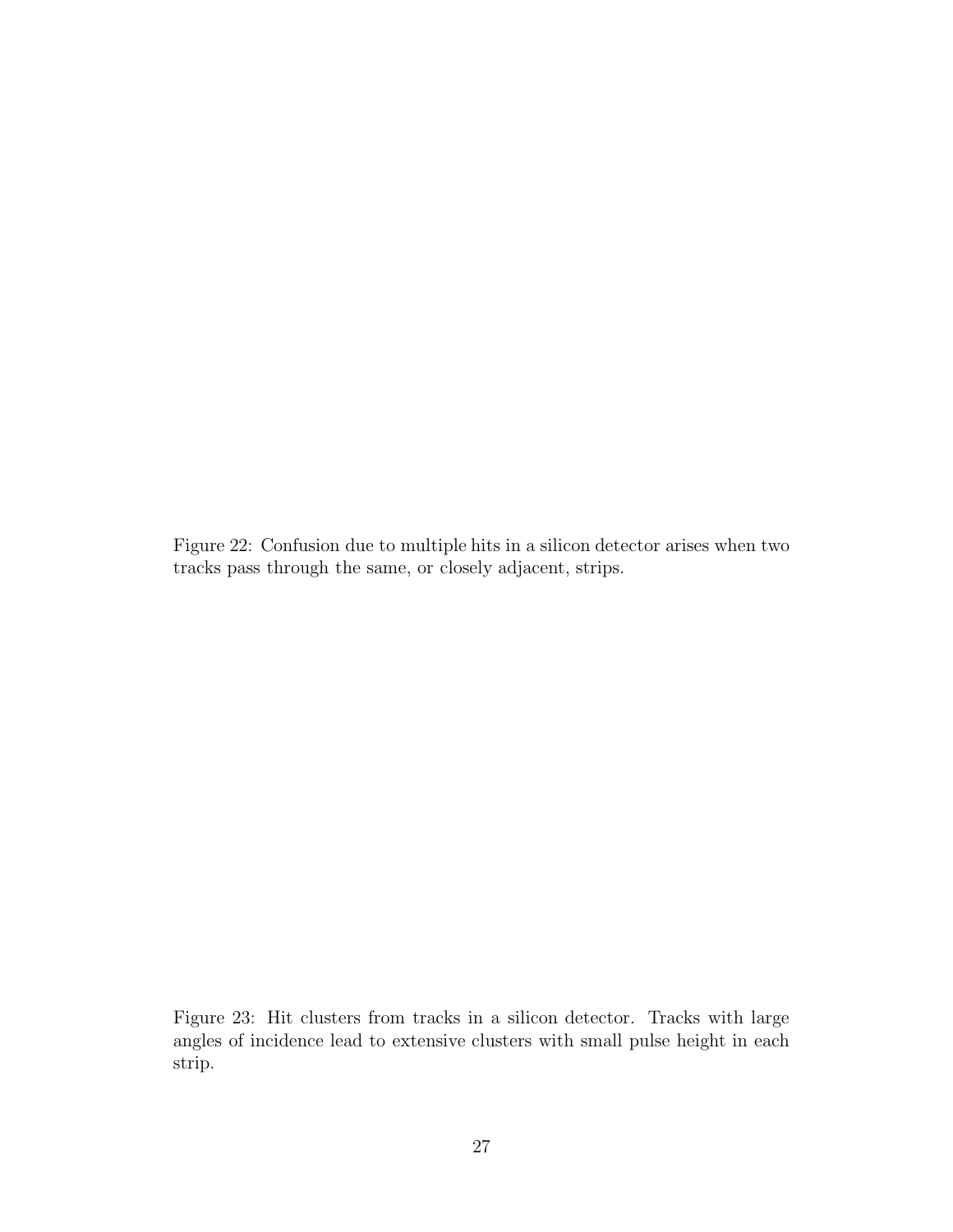Figure 24: The pulse-height spectrum for hit clusters in silicon disk detectors.

Figure 25: Multiplicity of hits per reconstructed track in the silicon vertex detector.

From these studies we will soon have rather realistic estimates of track and vertex finding in the silicon vertex detector in the presence of electronic noise and signals from large numbers of tracks. From this one can extrapolate the signal-to-background ratio in measurements of various B-decay modes, estimate the accuracy on proper-time measurements, *etc.* A question of importance for the  $\mu$ BCD (and also to upgrades of CDF and D0) is how well does the silicon vertex detector perform as a standalone tracker?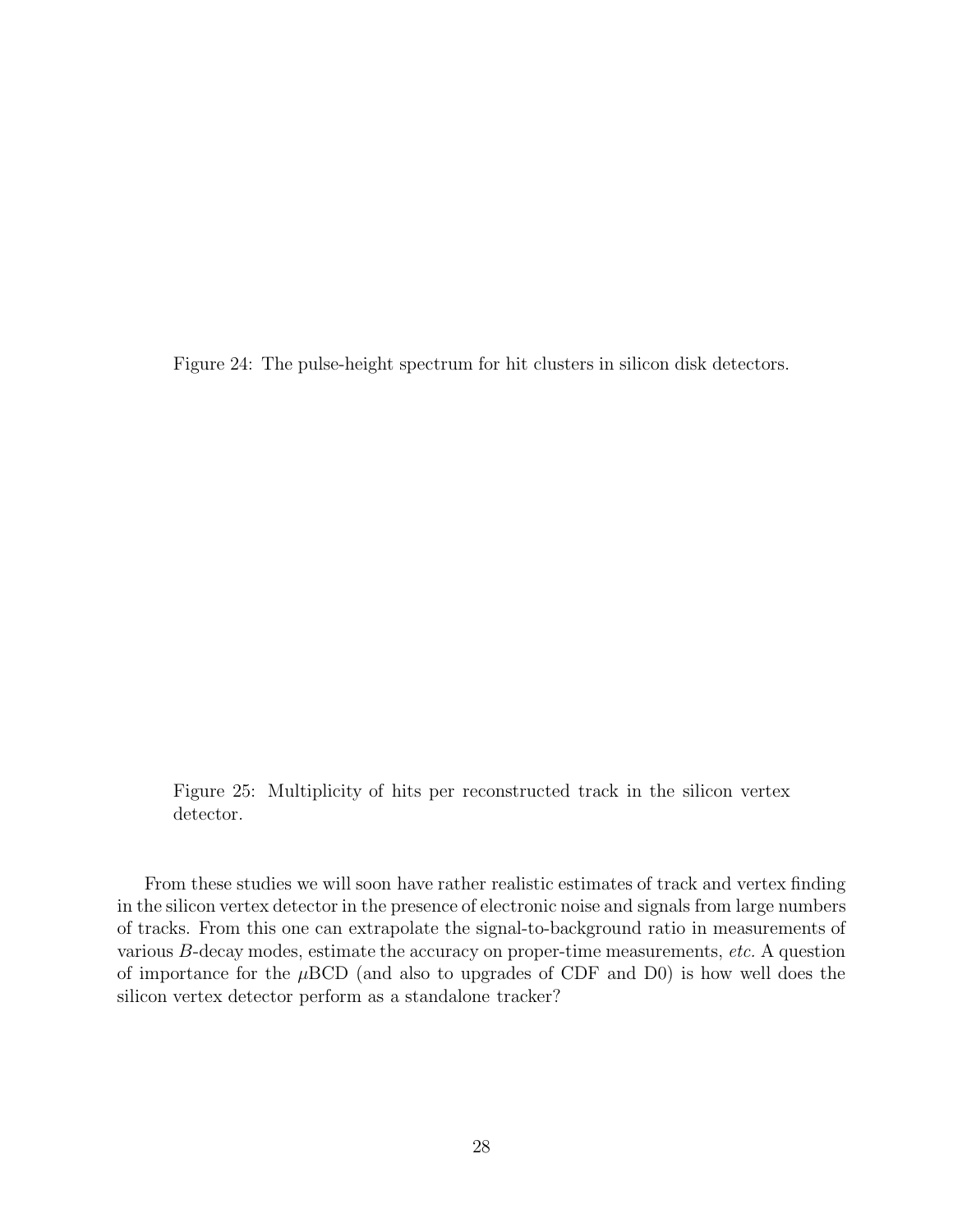Figure 26: Hit-confusion probability in the barrel detectors as a function of silicon strip length.

## **3 Proposed Continuation of the R&D Program**

To demonstrate the feasibility of a silicon vertex detector with interleaved disks and barrels we propose to build two 'inner-hexagon' modules of instrumented detectors, as sketched in Fig. 27. These modules could then be tested in a fixed-target beamline with a target on the axis of the detector to provide multiple tracks at angles representative of those to be encountered in a collider experiment.

The inner-hexagon module is comprised of three types of silicon detectors, which we will call A, B, and C, as shown in Fig. 28. Type A forms the inner barrel, Type B forms the disks, and Type C forms the outer barrel. To have good acceptance of tracks near 45◦ angle there should be two disks per module. The Type B detectors are not actually arrayed in planes, but in a stepped pattern that permits a spiral path for cooling-air flow through the detector. An indication of the offsets of the six Type B detectors per module is shown in the side view of Fig. 27. There are a total of six Type A, six Type B, and six Type C detectors in each inner-hexagon module.

Although it is not part of the present proposal, eventually we would like to build the larger modules shown previously in Figs. 3-5. Such modules have three barrel layers, and require two additional detector types, shown in Fig. 29. Two Type E detectors lie along each face of the outer hexagonal prism, as a single full-length detector could not be made out of a 4" wafer. It requires a total of 42 detectors to build one large hexagonal module.

We now discuss the various steps needed to bring the inner-hexagon modules into existence.

### **3.1 Design of the Type A, B, and C Detectors**

DC-coupled detectors of the size and shape of Type C have already been fabricated for us by Micron Semiconductor, and tested as described in Secs. 2.3 and 2.4. Production of ACcoupled Type C detectors is well underway, and a first fabrication run was made in Summer 1991. The second run, now in progress, incorporates an improvement to the metallization of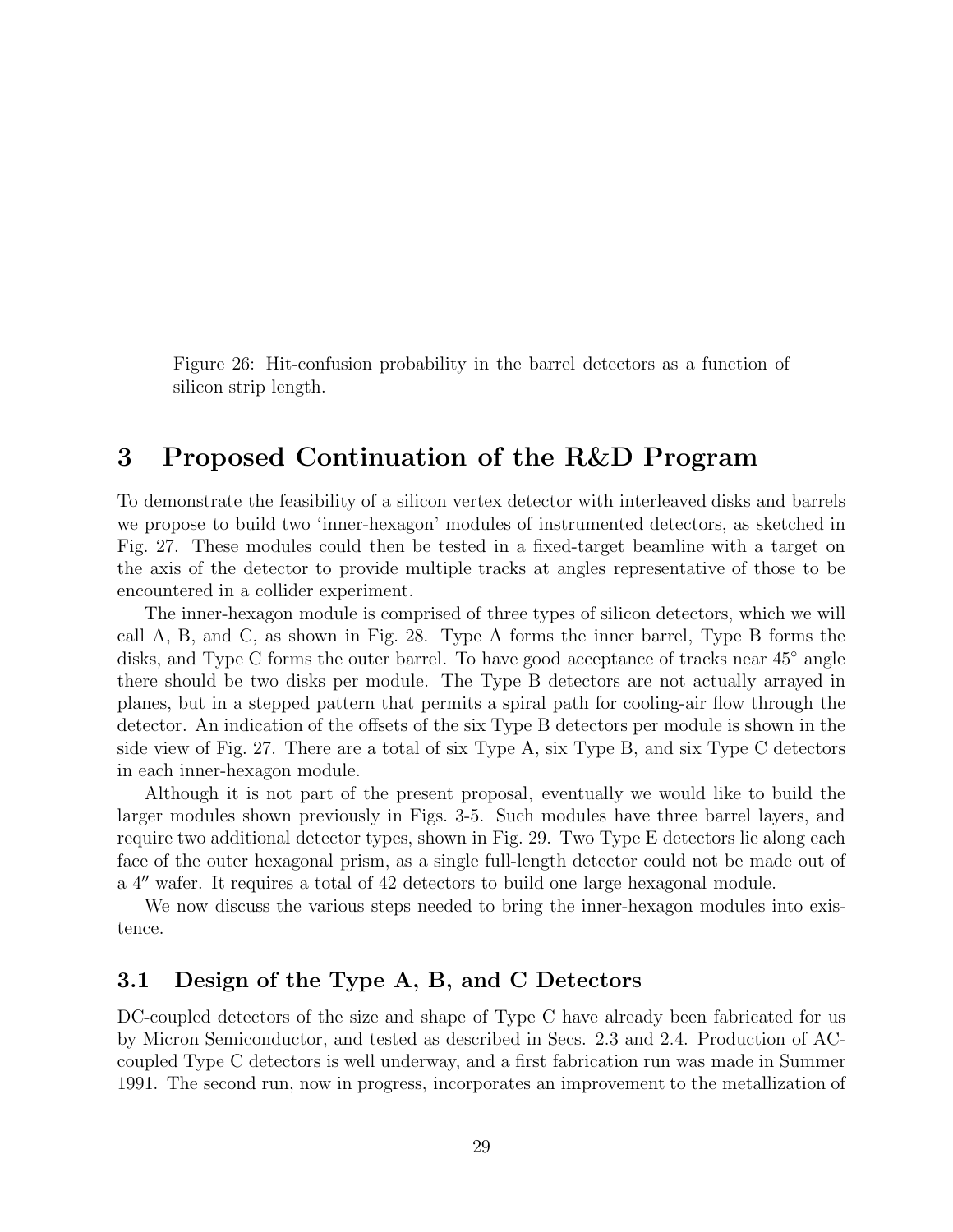Figure 27: End and side views of an inner-hexagon module.

Figure 28: Type A, B, and C silicon detectors, shown relative to a  $4''$  silicon wafer.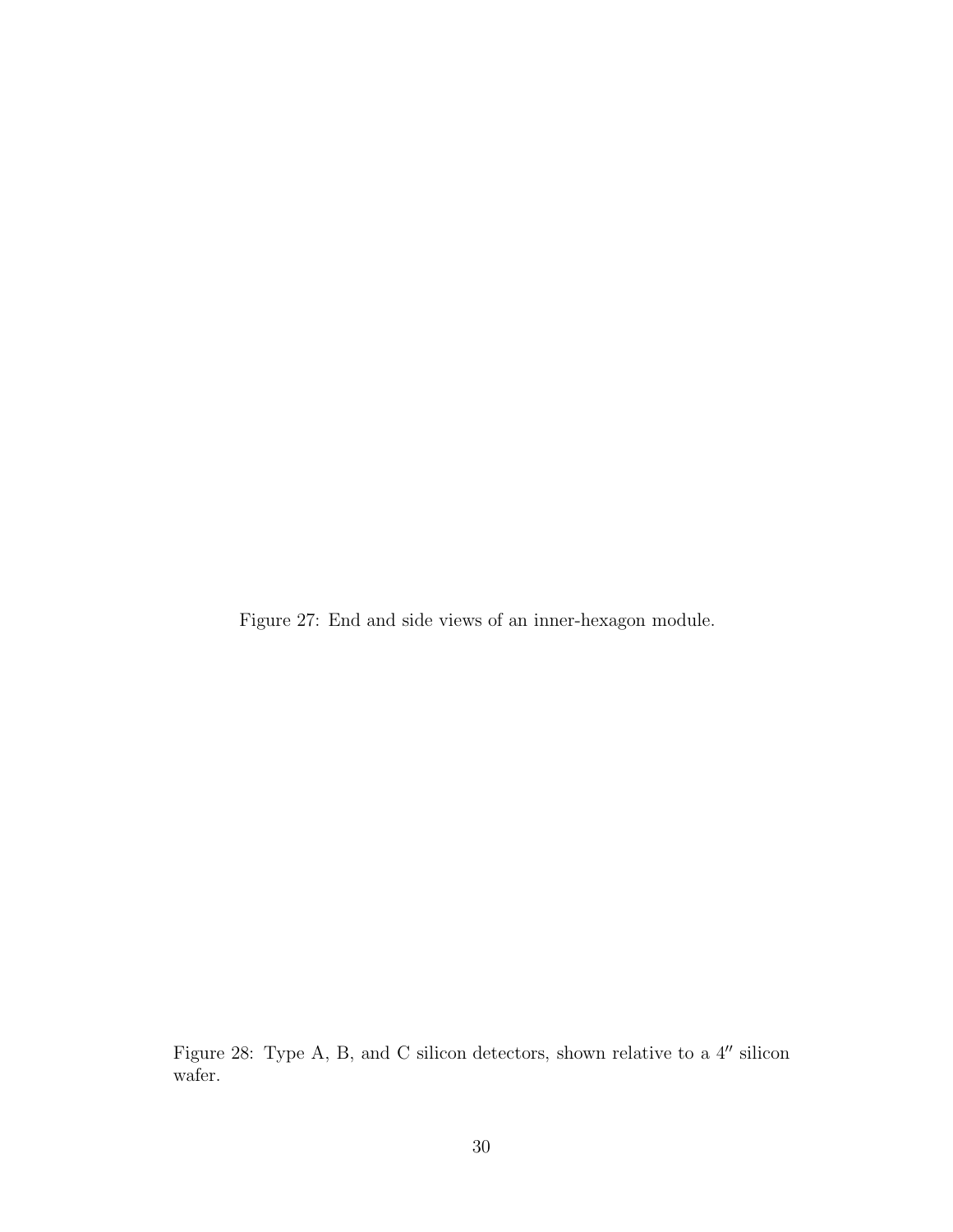Figure 29: Type D, and E silicon detectors, shown relative to a  $4''$  silicon wafer. Extra Type A detectors could be incorporated on the Type E wafer to provide test detectors.

the 'foxFET' gate which controls the reverse-bias current. While two Type C detectors can fit on a  $4''$  wafer, a single one can fit on a  $3''$  wafer, which we plan to use in this case only.

The Type A and B detectors can be placed on a single 4" wafer to save on the cost of the mask sets. The design for the Type A, and B detectors will begin in early 1992, with first production in Spring 1992. A large order for a total of 54 Type A, B, and C detectors (18 each) could be placed at the beginning of FY93. This would provide enough detectors for three modules, assuming no damage in construction, or more practically, two complete inner-hexagon modules.

#### **3.2 SVX Chip Carriers**

Each inner-hexagon module requires 240 128-channel SVX chips to be completely instrumented. There are thus 30,720 channels per inner-hexagon module.

While the SVX chips are now readily available, we must develop a suitable carrier for these chips. The carrier will be glued to a silicon detector, and a row of SVX chips glued to the carrier. The carrier serves to distribute the DC power to the row of chips, and to provide a bus of digital-control and analog-output lines. A custom cable is attached to one end of each chip carrier to connect the chips to the external readout and power circuitry. The chip carrier can also serves as a heat sink to decrease thermal gradients in the SVX chips.

Chip carriers of much of the desired functionality have been developed by CDF for their barrel vertex detector [24]. However, these are physically larger than are suitable for mounting directly on the Type A, B, and C detectors. Also, it would be advantageous to make the chip carriers from aluminum nitride, rather than alumina, because of the superior thermal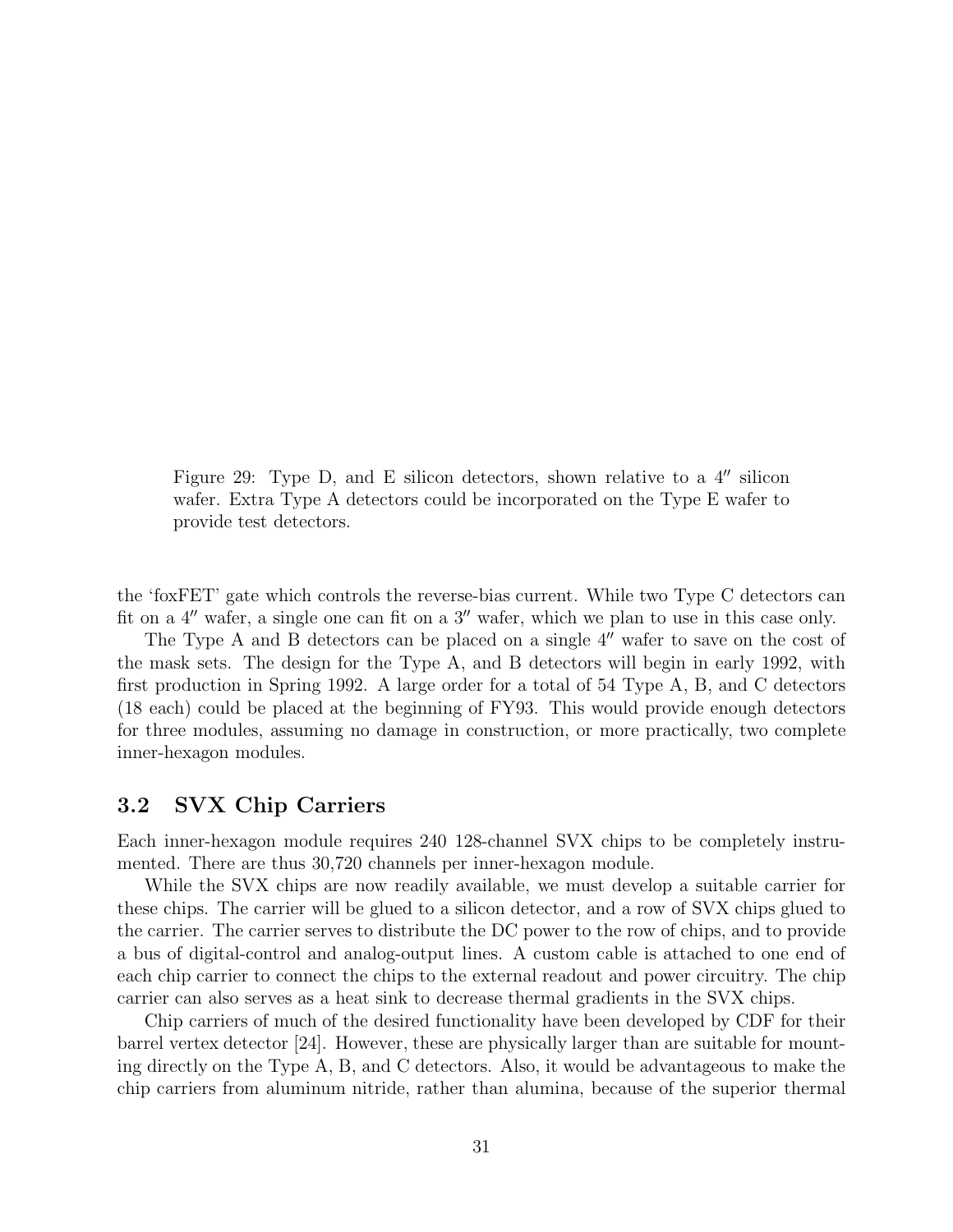conductivity of the former. For this we propose to undertake a development program with Promex (Santa Clara).

### **3.3 Custom Cabling**

To bring power and control onto the SVX chips, and the data off them, we need to develop a set of flexible low-mass cable, each having 16 130- $\Omega$  pairs of signal lines and 4 DC-power strips. These (∼ 30-cm-long) cables must be quite flexible to reach the SVX chip on the inside surfaces of the inner-hexagon module.

These cables run to a PC board close to the inner-hexagon modules, that includes a bidirectional switch for the I/O control lines, and passes the data signals on to a conventional cable for transmission to the CAMAC readout modules.

### **3.4 Readout**

For a demonstration of the feasibility of the inner-hexagon module we need a readout system for up to 60,000 channels, but this need not be high speed. For this the CAMAC-based SVX readout system [23] is sufficient, if used in sparse-readout mode. We propose to purchase two new sets of these (one SRS and two SDA's each), one set for each of the two inner-hexagon modules.

### **3.5 Mechanical and Thermal Modelling**

The techniques for assembly of an instrumented inner-hexagon module must be demonstrated. While the basic viability of a self-supporting silicon structure has been shown by us, as discussed in Sec. 2.1.5, new assembly fixtures must be made that accommodate detectors with chip, carriers and cables already attached.

A cooling system for the 2-mWatt/channel  $= 60$  Watt/module heat load must also be demonstrated. While we believe that a forced-'air'  $(N_2 \text{ or } Ar)$  cooling system will suffice (see Secs. 2.1.2-2.1.4), this remains to be proven for a module with the extra impedance of the chip carriers and cables. Should the forced-air system prove to be inadequate we would explore the refrigerant systems under development at Los Alamos [25].

To begin work on these issues, we will use a simplified module, consisting of four Type C detectors glued together to form an open rectangular box.

The mechanical accuracy of the assembly can be verified by a coordinate-measuring machine recently purchased at Princeton U. The machine may also be used in some steps of assembly to insure precision alignment of the detectors [14].

### **3.6 System Test**

The proposed R&D will culminate in a system test in a fixed-target beam.

The inner-hexagon modules permit a 3-cm-diameter beam pipe to be inserted along the axis of the modules. A solid target placed inside of the pair of modules in a low-energy test beam would yield several particles per interaction through the detectors. Off line, the signals from several events could be superimposed to simulate very high multiplicity events.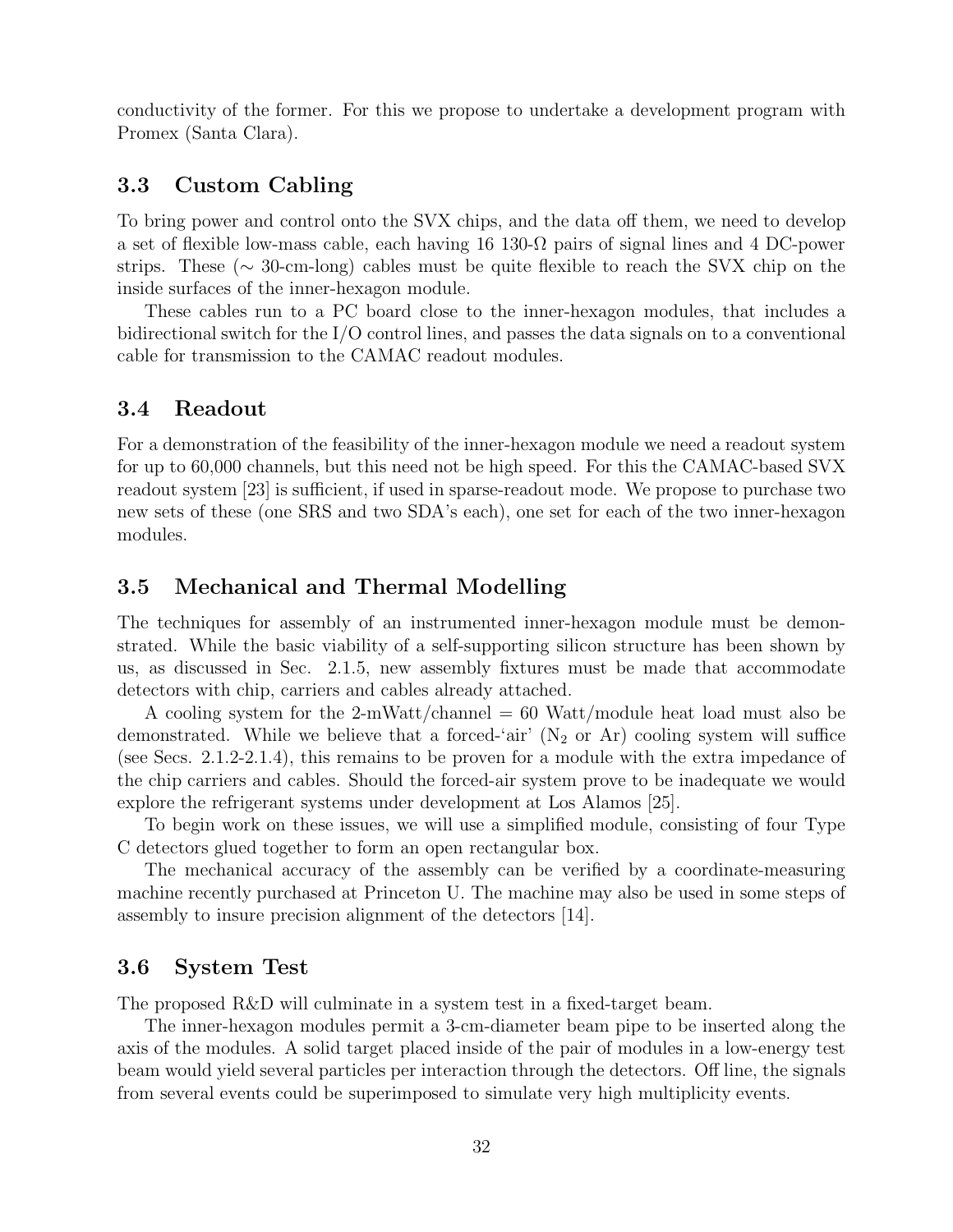This test should be adequate to demonstrate the viability of a silicon vertex detector with interleaved disks and barrels.

## **4 Budget Proposal for FY92**

The R&D program proposed in Sec. 3 is a two-year program. The budget presented below is the total projected for the two years. Ideally, equal funding would be available in each of the two years, as the costs for development in the first year are similar to those for production in the second year.

## **4.1 University of Oklahoma**

In FY92 we will finalize our design of doubled-sided AC-coupled silicon detectors with Micron Semiconductor, and evaluate the initial production run. We will also develop aluminumnitride carrier boards, and special cabling from the SVX chips to the readout modules. In FY93 we will complete the production of 54 Type A,B, and C detectors, and attach them, together with the aluminum-nitride carriers to the inner-hexagon modules, which will then be tested in a fixed-target beamline.

#### **1.** Permanent Equipment

| 1. 5 double-sided AC-coupled Si-strip detectors (Type C)\$15k     |  |
|-------------------------------------------------------------------|--|
| 2. Masks for Types A and B Si-strip detectors\$20k                |  |
| 3. Production run of 54 Type A, B, and C Si-strip detectors\$100k |  |
|                                                                   |  |
| 5. Development of aluminum-nitride carriers \$20k                 |  |
| 6. Production run of 54 aluminum-nitride carriers\$10k            |  |
|                                                                   |  |
| 8. MAC-IIci computer, CAMAC crate and interface \$10k             |  |
|                                                                   |  |
| 10. NIM crate, hex discri, quad coincidence, gate generator       |  |
|                                                                   |  |
| 12. Spectrum analyzer (Tek 2712 or HP $8591A)$ \$10k              |  |
|                                                                   |  |
|                                                                   |  |
| 2. Materials, Supplies, and Travel                                |  |
|                                                                   |  |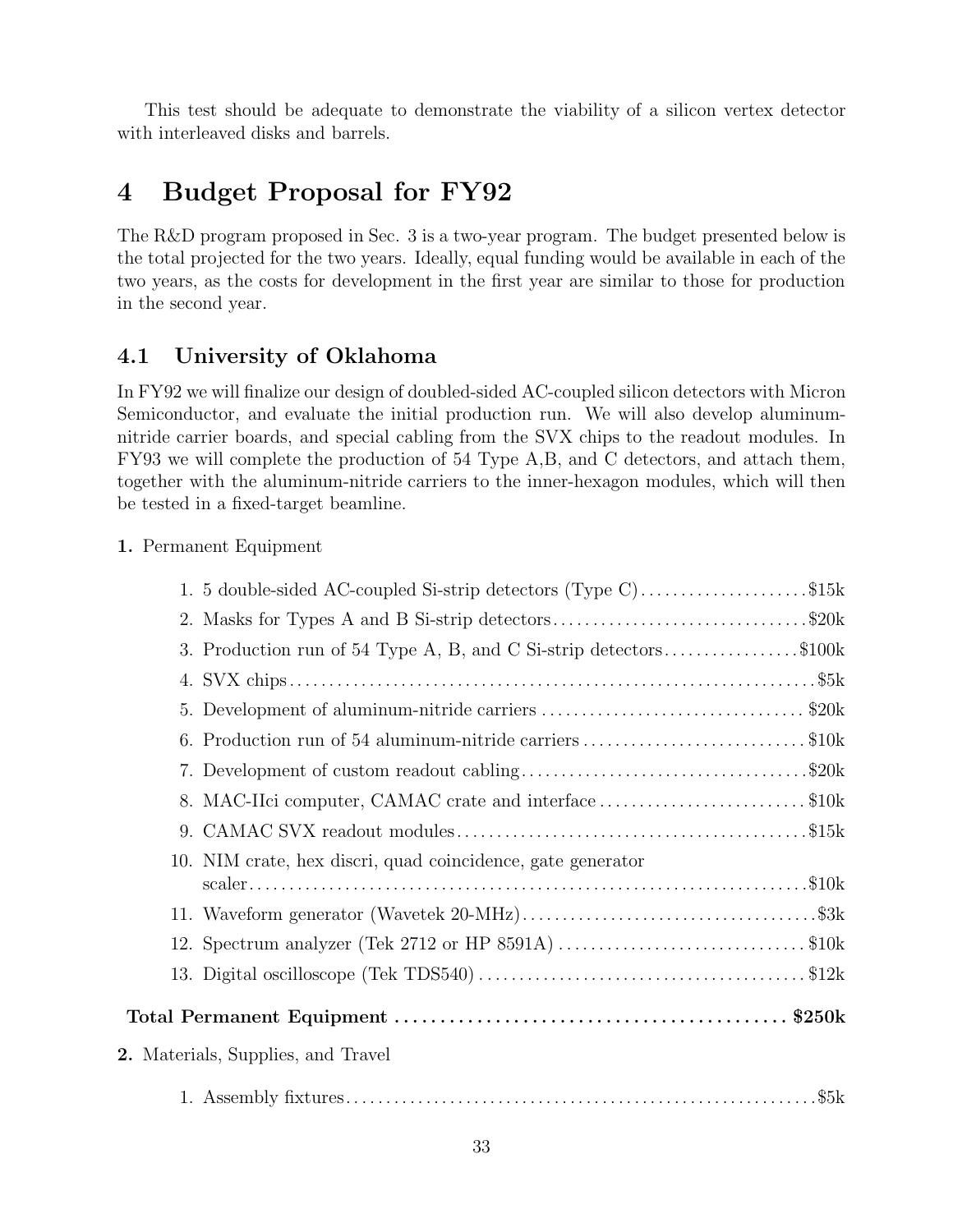| Indirect Costs of 46% on Materials, Supplies, and Travel\$12k |  |
|---------------------------------------------------------------|--|
|                                                               |  |

## **4.2 Princeton University**

In FY92 we will construct mechanical and thermal models of a prototype vertex detector module consisting of only four detectors. In FY93 we will construct and test the innerhexagon modules with Type A, B, and C detectors developed by U. Oklahoma.

### **1.** Permanent Equipment

| 1. 5 double-sided AC-coupled Si strip detectors (Type C)\$15k |
|---------------------------------------------------------------|
|                                                               |
| 3. PC-clone computer, CAMAC crate and interface\$10k          |
|                                                               |
|                                                               |
|                                                               |
|                                                               |
| 8. NIM crate, hex discri, quad coincidence, gate generator    |
|                                                               |
| 2. Materials, Supplies, and Travel                            |
|                                                               |
|                                                               |
|                                                               |
|                                                               |
|                                                               |
|                                                               |
|                                                               |
|                                                               |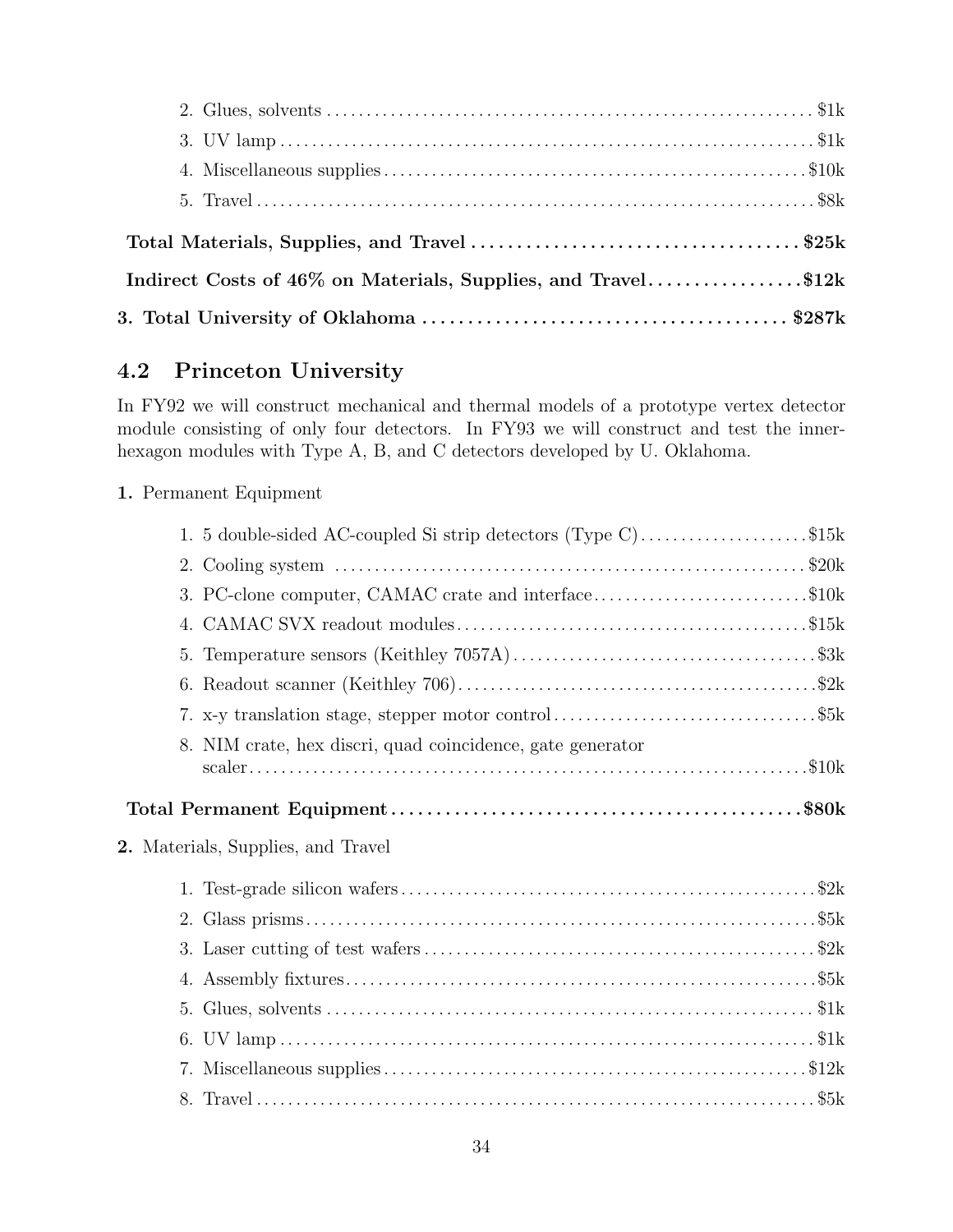| Indirect Costs of 67% on Materials, Supplies, and Travel\$22k |
|---------------------------------------------------------------|
|                                                               |

## **5 Personnel**

## **5.1 Langston University**

A recent collaboration has begun between Langston U. and U. Oklahoma under the auspices of the Prairie View Detector Center funded by the Texas National Research Laboratory Commission. D. Gunter and I. Husein and undergraduate students will participate in this project. Initial work will concentrate on testing silicon detectors and readout circuits under the direction of G. Kalbfleisch of U. Oklahoma. This initiative will constitute the first steps in bringing Langston U. into the high-energy-physics-research community.

## **5.2 University of Oklahoma**

In FY92 a new graduate student, T. Vaughn, will join the O.U. silicon effort. Additional graduate students are expected to join in mid 1992 as J. Kuehler and M. Wood move on to their Ph.D thesis projects. A new Postdoctoral Research Associate will be hired in FY92 using funds from the TNRLC. Assistant Prof. P. Gutierrez will continue to be partially involved. This R&D project will continue to be a major component of Prof. G.R. Kalbfleisch's research program.

## **5.3 Princeton University**

J.G. Heinrich and C. Lu will work full time on R&D for SSC subsystems. K.T. McDonald will spend 90% of his research time in these projects. Graduate students W.S. Anderson, and one other to be named shortly will devote all their research effort to this project. In addition, we benefit from access (at no cost to the SSC) to the technical staff of the Princeton High Energy Physics group which includes 1 mechanical engineers, 3 mechanical technicians, 1 electrical engineer, and 3 electrical technician. All salaries of the above people are supported by the DoE HEP Division, except for K.T. McDonald (academic year salary from Princeton University), and W.S. Anderson (NSF Predoctoral Fellow).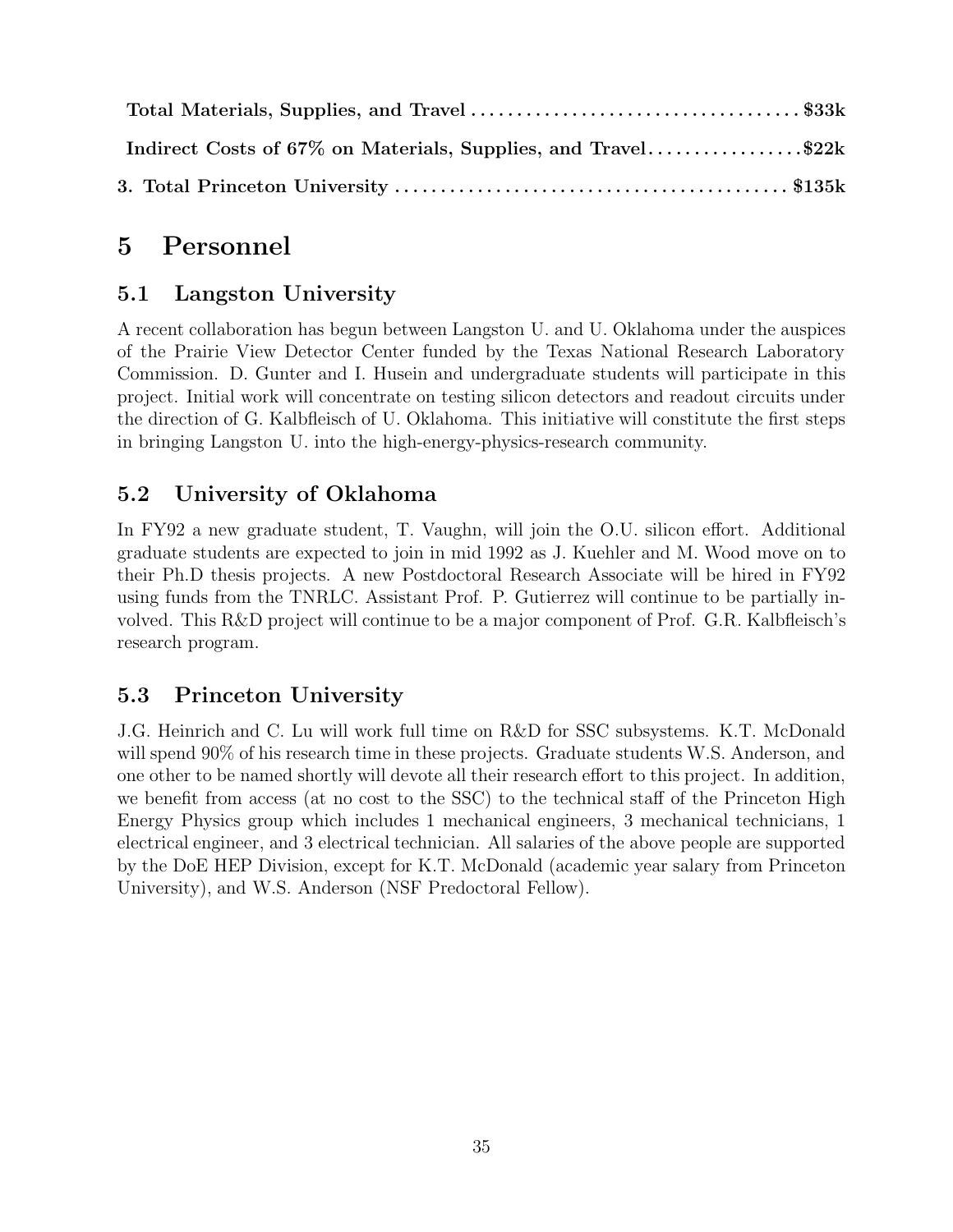## **6 References**

- [1] BCD Collaboration, *Bottom Collider Detector Expression of Interest*, EOI0008, submitted to the SSC (May 25, 1990).
- [2] BCD Collaboration, *Response to the SSC PAC*, (July 11, 1990).
- [3] G.R. Kalbfleisch *et al.*, *A Proposal to Investigate Radiation Hardened Semiconductor Device Technologies for Use with Silicon Strip Detectors at the SSC*, (1988)
- [4] S. Dhawan *et al.*, *Performance Limits of Silicon Strip Front-end Electronics for the SSC Bottom Detector*, SSC Generic R&D Proposal (1988); *Mechanical Structures for Microvertex Detectors*, SSC Generic R&D Proposal (1988).
- [5] K.T. McDonald and M.V. Purohit *Proposal for Generic Detector Development (Silicon Drift Chambers)*, (August 31, 1988); C. Lu *et al.*, *Proposal for Generic Detector Development in FY 1990 (Silicon Drift Chambers)*, (June 1, 1990).
- [6] W. Chen *et al.*, *SSC Detector Subsystem R&D Proposal to Develop Track and Vertex Detector Based on Silicon Drift Devices*, (Oct. 1, 1989); *SSC Detector Subsystem R&D Interim Report on Silicon Drift Devices for Tracking and Vertex Detection*, (Sept. 1, 1990).
- [7] H. Castro *et al.*, *Proposal for Research and Development: Vertexing, Tracking and Data Acquisition for a Bottom Collider Detector*, submitted to the Fermilab PAC (Jan. 2, 1989).
- [8] P. Karchin, N.S. Lockyer *et al.*, *Proposal for a Bottom Collider Detector* **BCD**, (March 1987).
- [9] G. R. Kalbfleisch and K. T. McDonald, *Configuration of Silicon Vertex Detector*, BCD-P-010 (April 16, 1988).
- [10] J. Hoff *et al.*, *Silicon Strip Readout Chip Development*, Fermilab internal note (Jan. 1991).
- [11] H. Mulderink, N. Michels, and H. Jöstlein, *Mechanical and Thermal behavior of a Prototype Support Structure for a Large Silicon Vertex Detector (BCD)*, Fermilab TM-1616 (August 23, 1989).
- [12] H. Jöstlein and J. Miller, *Heat Resistance and Air Pressure Drop in a Model of the BCD Silicon Vertex Detector*, BCD Internal Note RP-211 (Jan. 9, 1990).
- [13] H. Jöstlein and H. Mulderink, *Continued Studies of the Mechanical and Thermal behavior of a Prototype Support Structure for a Large Silicon Vertex Detector (BCD)*, Fermilab TM-1685 (Oct. 1990).
- [14] C. Lindenmeyer, *Proposed Method of Assembly for the BCD Silicon Strip Vertex Detector Modules*, Fermilab TM-1627 (Oct. 16, 1989).